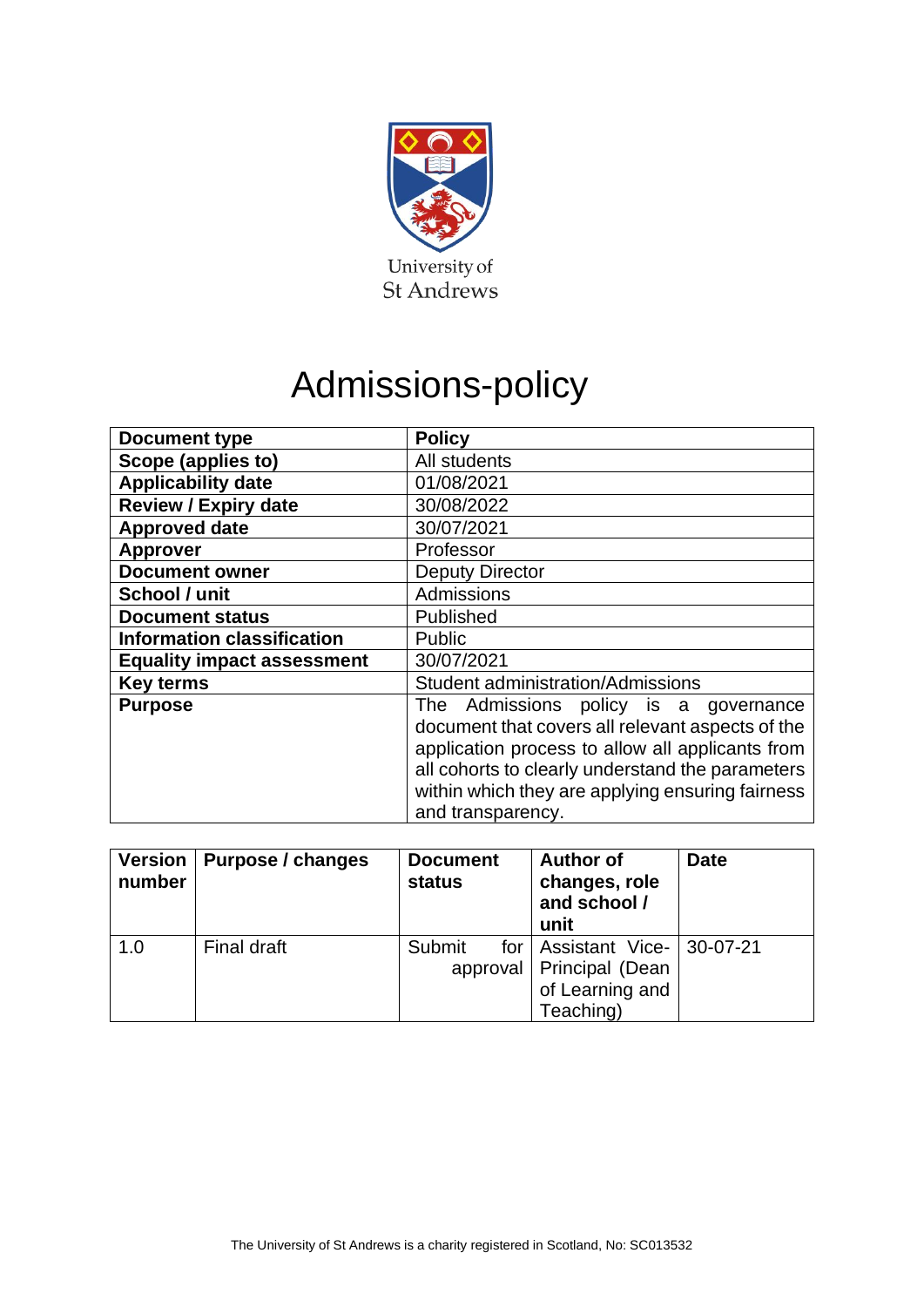## **Admissions Policy - 2022 entry**

## 1. **Purpose**

- 1.1. The University of St Andrews Admissions Policy (the Policy) provides policy information to enquirers, applicants, offer holders and advisors about recruitment, selection and admissions at the University. It is the policy framework on which all staff who are involved in recruitment, selection and admissions activity, base their approach.
- 1.2. The Policy ensures fairness for all applicants. We are committed to reducing barriers to entry for students with the potential to succeed at the University. We aim to make the University a beacon for diversity and to pursue the most effective ways to make a St Andrews education accessible to all who may benefit from it. We encourage all applicants to demonstrate their potential, regardless of social or economic background, whether this is related to their place of education, family background, or residence. We welcome applications from the best applicants.
- 1.3. The University is committed to providing clear and accurate pre-entry information and support to prospective students so they can apply to programmes appropriate to their interests while gauging their academic achievements and potential against the University's requirements. [Our recruitment and admissions activities](https://www.st-andrews.ac.uk/study/) are informed by a commitment to the provision of impartial advice and support for applicants to enable them to make informed decisions about applying to study at the University of St Andrews. We are a highly selective institution and our leading student experience is at the heart of a St Andrews education which includes as much small group teaching as possible. As a result, however, applicants are in competition for a limited number of places and it is with great regret that not all highly qualified applicants can be made an offer.
- 1.4. The Policy and associated procedures comply with relevant legislation and are aligned with the guiding principles of the QAA [Expectations and Practices for Admissions, Recruitment and Widening Access.](https://www.qaa.ac.uk/en/quality-code/advice-and-guidance/admissions-recruitment-and-widening-access) The Policy is developed and monitored by Admissions on behalf of the University and is approved by the Admissions Committee and the University Information Compliance Group.

## 2. **Scope of the Policy**

- 2.1. The Policy is supported by other University policies, which are referenced on our [website.](https://www.st-andrews.ac.uk/study/policy/) This Policy applies to all applicants to foundation, undergraduate, postgraduate taught and postgraduate research courses. All nongraduating students are covered in a separate policy which can be found [here.](https://www.st-andrews.ac.uk/policy/student-administration-admissions/exchange-and-study-abroad-student-policy.pdf)
- 2.2. Any questions relating to the Policy can be addressed in writing to the Director of Admissions.

## 3. **Eligibility**

3.1. The University will not normally consider applications from applicants who had:

Previously applied for a place on any course/programme and no offer of a place was made as their application had given serious cause for concern i.e. if admitted the University may be unable to meet its duty of care or other responsibilities;

Previously applied and received a place and the University subsequently had cause to withdraw an offer where irregularities or concerns with the application materialised;

Previously taken up a place with the University but had been expelled from the University or had their studies terminated; or

Left the University of St Andrews with significant debt to the University.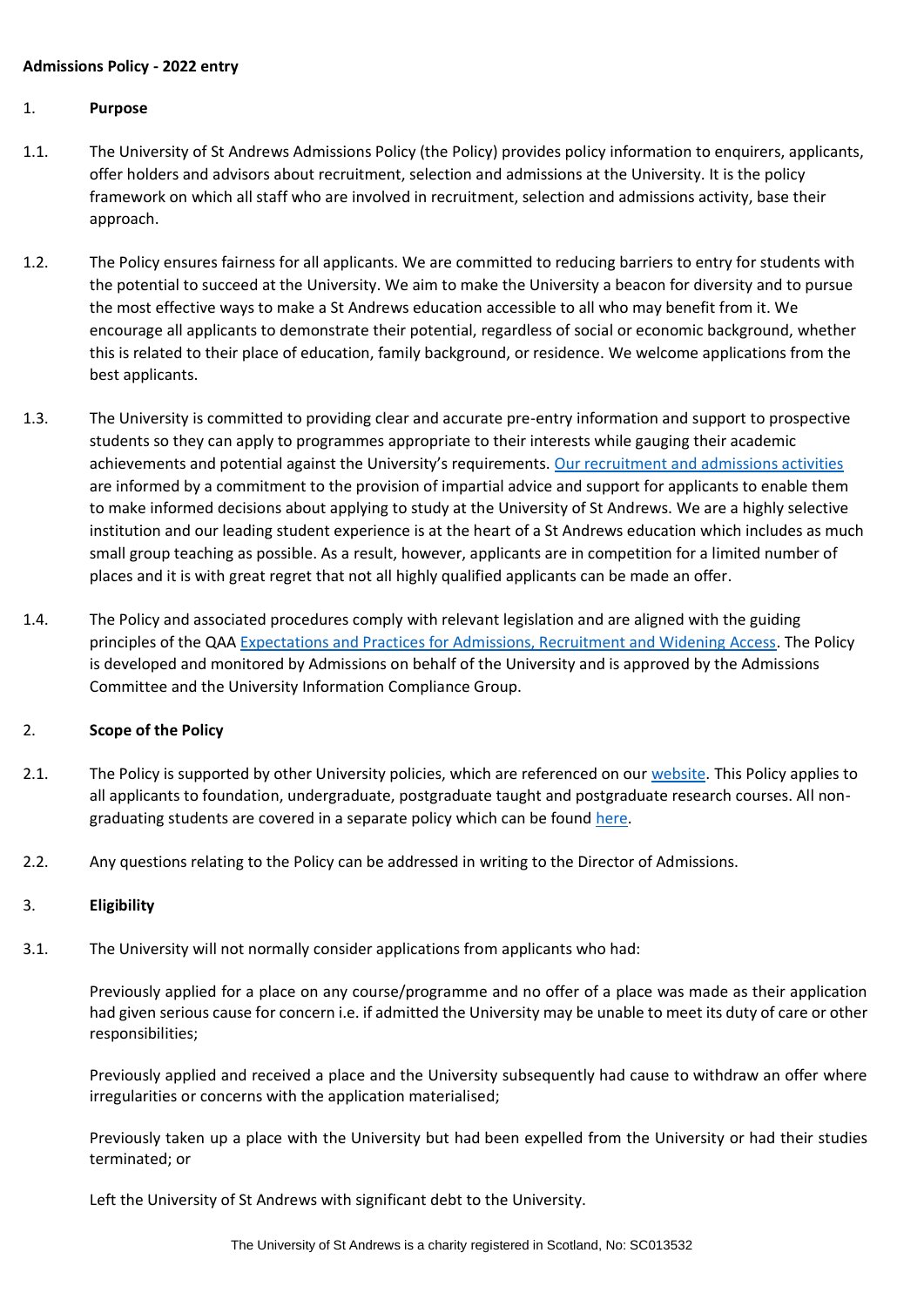3.2. Any questions about eligibility should be directed to the Director of Admissions.

## 4. **Material information to an application**

- 4.1. It is the responsibility of the applicant to provide full and accurate information in support of their application.
- 4.2. The University regards the following details as material to an application:

Course choice;

Fee status assessment and the information provided in order to make the assessment;

Intended year of entry;

Academic record: qualifications or grades achieved and predicted grades and marks;

Evidence supporting grades achieved and predicted grades and marks including any non-standard education experience and extenuating circumstances;

## Academic references;

Personal statement or requested sample of written work;

Contextual data information, which is additional information related to an applicant as described in the '[use of](https://www.st-andrews.ac.uk/study/policy/contextual-data/)  [contextual data](https://www.st-andrews.ac.uk/study/policy/contextual-data/)' policy;

Evidence of English language proficiency, where required;

Relevant work or other experience demonstrated on CV/Resume where appropriate;

Performance at interview, where appropriate;

External aptitude tests, where appropriate and

Any information requested by the University of an applicant to process/consider an application.

# 5. **Course information provided by the University before applying**

5.1. The University produces the prospectus in two formats – digital and print. The [digital prospectus](https://www.st-andrews.ac.uk/subjects/) represents the definitive offering that forms the basis for the contract between the student and the University. The printed prospectus, which can be accessed by [PDF,](https://www.st-andrews.ac.uk/study/prospectus/) is a guide to what is intended but not a formal commitment by the University. The printed prospectus is developed 18 months in advance of the start of the intended academic year and therefore the information reflects the courses as they are at that time of going to print.

# 6. **Tuition fees**

6.1. The University will clarify to an applicant at the time of the offer the compulsory fees and charges it requires any student to pay at the time of offer. The offer will also clarify conditions for any variation of fees. [The](https://www.st-andrews.ac.uk/media/teaching-and-learning/policies/fee-setting-protocol.pdf)  [University's approach to fee setting is described online](https://www.st-andrews.ac.uk/media/teaching-and-learning/policies/fee-setting-protocol.pdf).

## 7. **Fee status assessment for Foundation, undergraduate and postgraduate**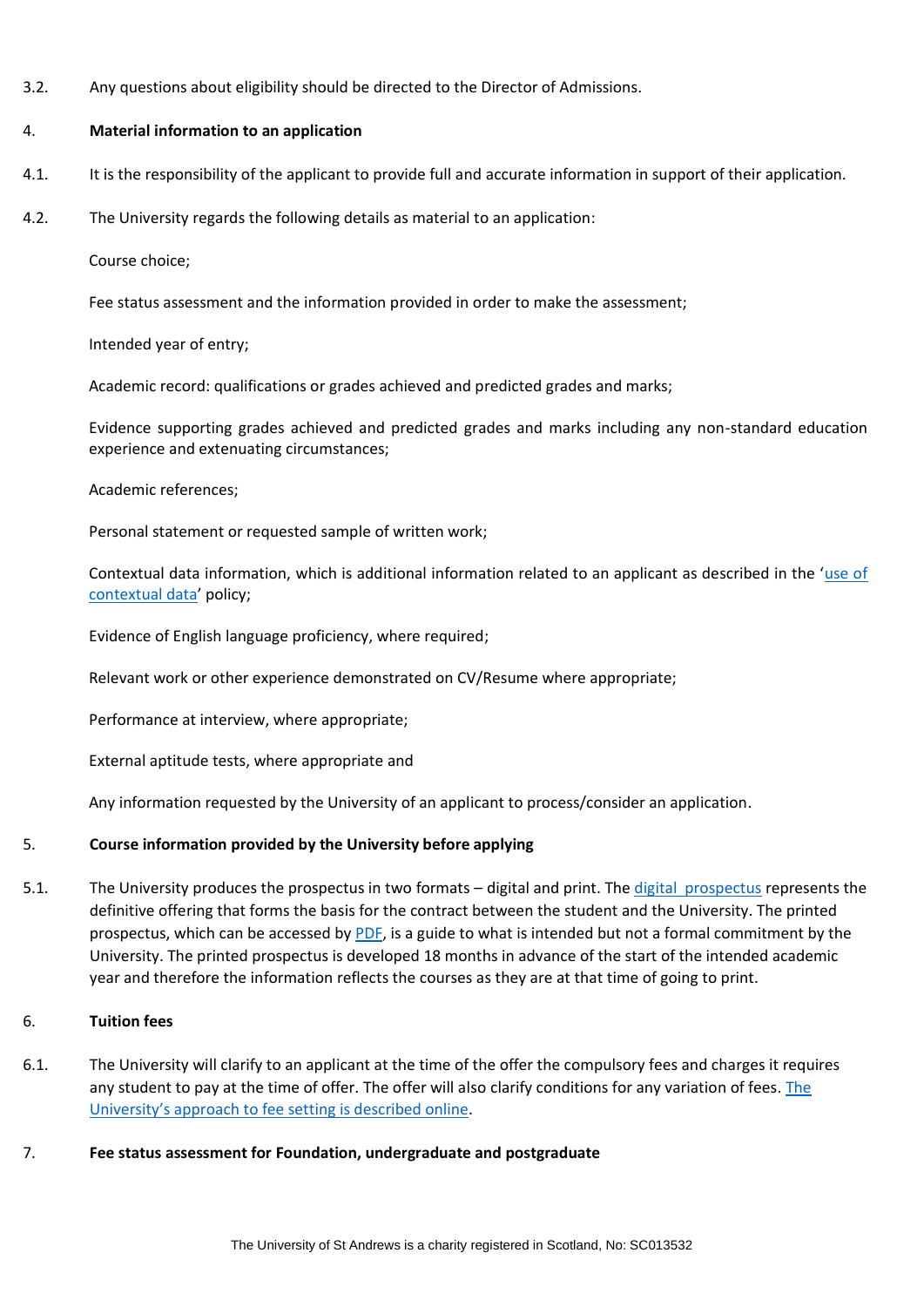- 7.1. The tuition fee is determined by the applicant's fee status, mode of attendance and degree course. The University makes offers on the basis of fee status and may withdraw the offer if the fee status changes (however, this does not apply to Postgraduate Research applicants). It is the University's responsibility to assess an applicant's fee status. Fee status is determined using the regulations approved by the Scottish Parliament, the Education (Fees) (Scotland) Regulations 2011 and our [Fee Status Policy.](https://www.st-andrews.ac.uk/policy/student-administration-tuition-fees/fee-status-policy.pdf) If the University considers an applicant's fee status to be unclear from the information provided in the application, the applicant will be asked for further information. It is the applicant's responsibility to provide any additional information required in a timely and accurate manner.
- 7.2. Final decisions on applications cannot be made until the fee status is set. Any incorrect or incomplete information may delay decision making and may affect an applicant's opportunity for securing a place. More detailed information is available in our [Fee Status Policy.](https://www.st-andrews.ac.uk/policy/student-administration-tuition-fees/fee-status-policy.pdf)

# 8. **How to apply**

# 8.1. **Undergraduate applications**

8.1.1. Depending on the [applicant's fee status](https://www.st-andrews.ac.uk/study/policy/fee-status/), an applicant can apply to the University through one of the application types below:

[UCAS](https://www.st-andrews.ac.uk/study/apply/ug/ucas/) – available to all applicants except part-time applicants;

[Common Application](https://www.st-andrews.ac.uk/study/apply/ug/common/) – available only to Overseas applicants and all applicants applying to the BA (International Honours) joint degree between the University of St Andrews and the College of William & Mary;

[St Andrews Direct Application](https://www.st-andrews.ac.uk/study/apply/ug/direct/) – available only to Overseas applicants and all applicants applying to the BA (International Honours) joint degree between the University of St Andrews and the College of William & Mary;

[Part-time Direct Application](https://www.st-andrews.ac.uk/assets/university/subjects/documents/study-options/Part-time%20study%20application%20form.pdf) – available for those applying for MA Combined Studies and applicants wishing to study on a part-time basis at the University of St Andrews. This application can only be used for part-time entry and decisions made based on this form are only for part-time study. Those studying part-time at the University who wish to change to full time study will be required to complete the UCAS application form within the appropriate time frame.

- 8.1.2. All applications will be given equal consideration, provided that the applicant meets the published equal consideration deadline, usually 15 October for Medicine and the last Wednesday in January for all other programmes, in the cycle of application. The University uses published deadlines for applications, as a mechanism for managing and considering applications in a fair and timely manner. The published equal consideration deadlines do not prevent applications from being considered before or in the case of Overseas fee status, after that deadline; it merely ensures no application received within that period will be rejected purely on the grounds that it was received after others in that period.
- 8.1.3. The application deadline sets expectations for all parties involved in applying to, advising on and selecting for entry to courses at the University.
- 8.1.4. Undergraduate application deadlines are [published annually online.](https://www.st-andrews.ac.uk/study/apply/ug/)
- 8.1.5. **Undergraduate applications made through Universities and Colleges Admissions Service ("UCAS")**
- 8.1.6. The UCAS application is a contract between an applicant and UCAS. When an applicant accepts an offer from the University there will be a separate contract between the applicant and the University. No other party can enforce any part of these respective contracts under the terms of the Contract (Third Party Rights) (Scotland) Act 2017 or any other legislation.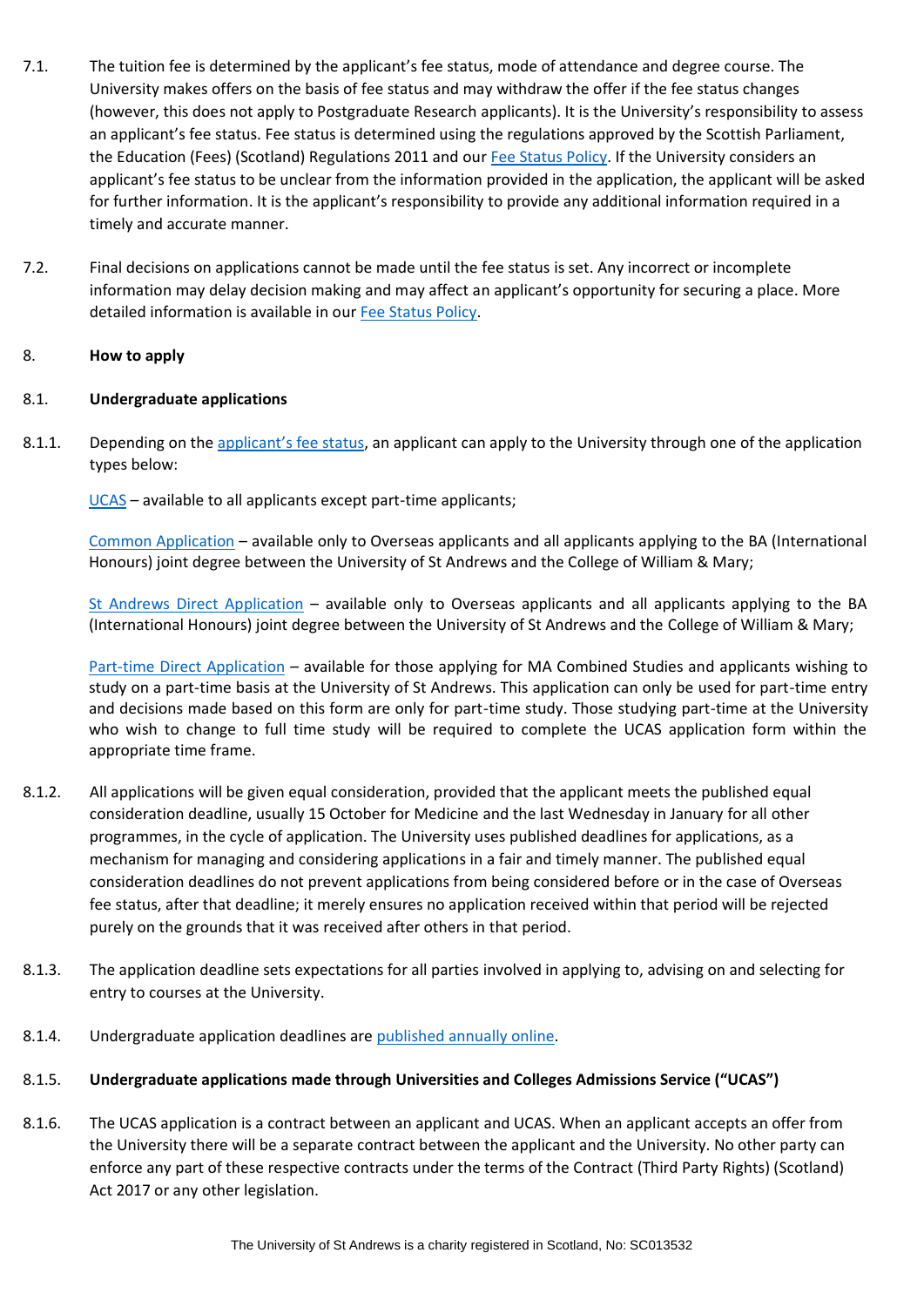#### 8.2. **Postgraduate taught applications**

- 8.2.1. Applications for postgraduate taught courses should be made through the St Andrews [Direct application form.](https://www.st-andrews.ac.uk/study/apply/postgraduate/taught/)
- 8.2.2. Deadlines are course specific and are [published annually online](https://www.st-andrews.ac.uk/subjects/study-options/pg/taught-programmes/) by course.

#### 8.3. **Postgraduate research applications**

- 8.3.1. Prospective students should consult the relevant School in the first instance to discuss their proposed area of research. There are five possible start dates for postgraduate research students: August, September, October, January and May, although students are strongly encouraged to begin their studies in September. Deadlines are course specific and are [published online annually f](https://www.st-andrews.ac.uk/study/apply/postgraduate/research/)or each academic School.
- 8.3.2. Postgraduate research applications should be made through the [St Andrews Direct application form.](https://www.st-andrews.ac.uk/study/apply/postgraduate/research/) If an applicant requires an alternative arrangement, they should contact the University directly at [pgr.application@st-andrews.ac.uk.](mailto:pgr.application@st-andrews.ac.uk)
- 8.3.3. For general information on the University, or to arrange a visit, contact Admissions by email [pgrecruitment@st](mailto:pgrecruitment@st-andrews.ac.uk)[andrews.ac.uk.](mailto:pgrecruitment@st-andrews.ac.uk) An applicant should contact [pgr.application@st-andrews.ac.uk](mailto:pgr.application@st-andrews.ac.uk) to discuss any aspect of their application.

#### 8.4. **International Foundation Programme applications**

- 8.4.1. Applications for International Foundation Programmes should be made through the St Andrews [Direct](https://www.st-andrews.ac.uk/subjects/study-options/foundation/apply/)  [application form.](https://www.st-andrews.ac.uk/subjects/study-options/foundation/apply/)
- 8.4.2. Application dates and deadlines are published [online](https://www.st-andrews.ac.uk/subjects/study-options/foundation/programmes/) annually by course.
- 9. **How applications are assessed**

#### 9.1. **Undergraduate applications**

9.1.1. The responsibility for setting out entrance requirements and the criteria for assessing the strength of applications resides with Admissions and the academic Schools. The responsibility for making decisions on applications rests with Admissions in coordination with the Associate Dean Students (Arts and Divinity) and the Associate Dean Students (Science) and the academic Schools.

## 9.2. **Basis for undergraduate decisions**

- 9.2.1. The University is looking for applicants with the academic potential and ability to thrive in a demanding academic environment. This search may be different to how other universities make their final decisions for admission purposes.
- 9.2.2. All applications are initially assessed against the agreed academic selection criteria for the relevant course and the general entrance requirements. The selection criteria for individual courses and the general entrance requirements are available on the [digital prospectus](https://www.st-andrews.ac.uk/study/prospectus/ug-prospectus/) subject pages.
- 9.2.3. Meeting the selection criteria and the general entrance requirements for a course will not guarantee a place at the University, as competition for places can be high. When assessing applications, the University uses all material information requested and submitted. We will not assess supplementary information that has not been requested unless it is related to extenuating circumstances, please see 22 below. Applications are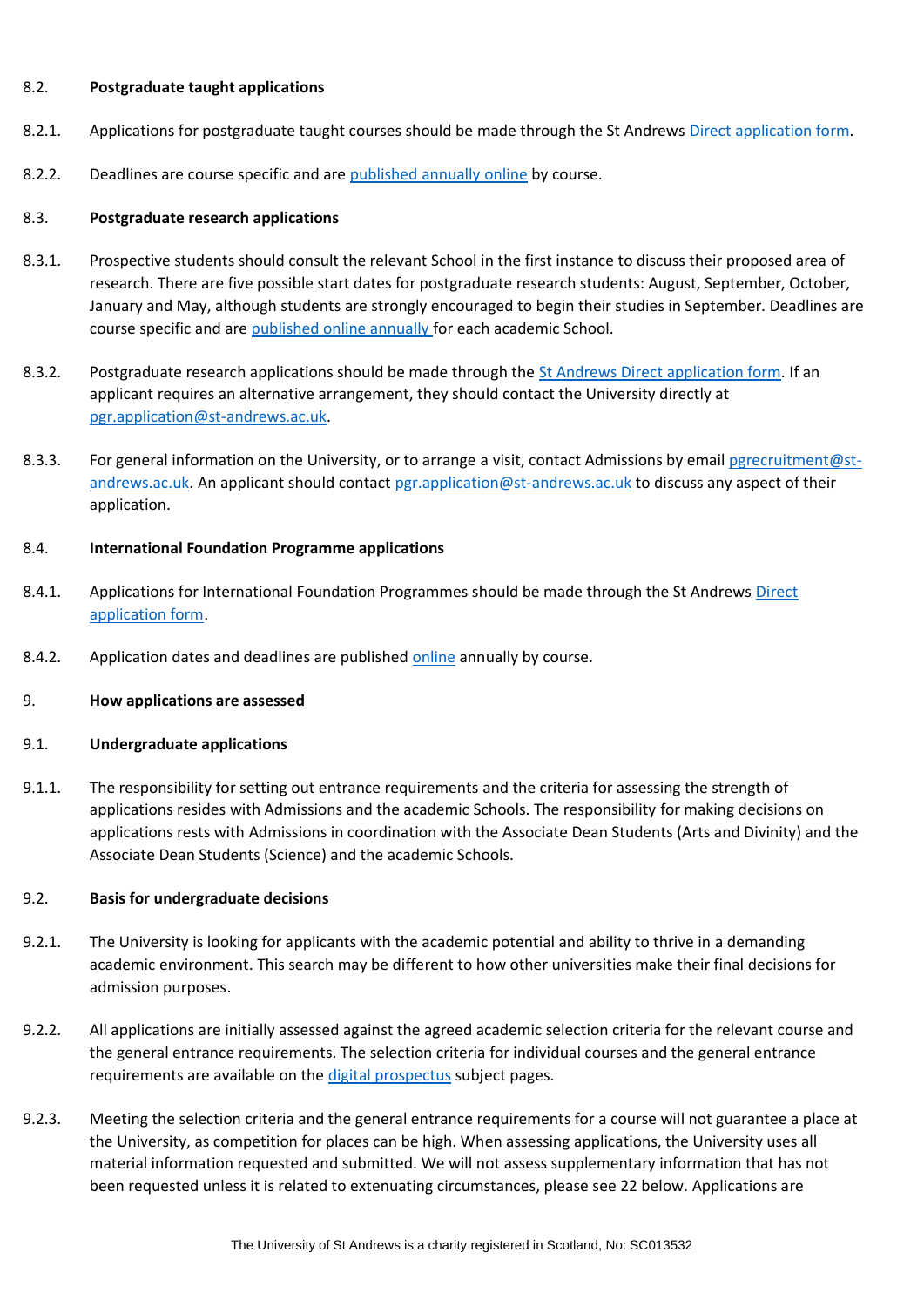assessed relative to other applications for the same course, for the same year of entry, and within a specific cohort determined by fee status, based upon the quality of the academic achievement to date, personal statement or written work, and considered future potential.

- 9.2.4. The University considers additional information to provide a more complete picture of the educational and social circumstances that underpin any individual undergraduate application and an applicant's performance in our decision-making processes. Details of how these data are used are available in our [statement on the use of](https://www.st-andrews.ac.uk/study/policy/contextual-data/)  [contextual data.](https://www.st-andrews.ac.uk/study/policy/contextual-data/)
- 9.2.5. Where appropriate, we will request and consider alternative evidence to that referenced in 9.2.4 above.

# 9.3. **Postgraduate taught applications**

9.3.1. All applications for postgraduate taught courses are assessed by the academic School to which an applicant has applied. All applicants will be expected to meet the entrance requirements and any additional selection criteria outlined on the website for the course to which they are applying. Meeting a course's selection criteria and the entrance requirements will not guarantee an offer, as competition for places can be high.

# 9.4. **Basis for postgraduate taught decisions**

9.4.1. When assessing applications, the University uses the following information:

academic record(s) and academic transcripts;

academic or work-related references;

personal statement or sample of written work, where required;

evidence of English language proficiency, where required;

relevant work or other experience, where appropriate and

performance in interview, where applicable.

- 9.4.2. Postgraduate taught applications are assessed on the quality of the academic and work-related achievement to date, future potential, relative to other applications for the same course and potentially within the same Fee Status.
- 9.4.3. Admission to some programmes will close once the programme is full. Applicants are encouraged to apply as early as possible.

## 9.5. **Postgraduate research applications**

9.5.1. Decisions regarding admission are based upon a recommendation by the Head(s) of the relevant School. Students may not be admitted to a Centre or Institute, although they may be associated with one from admission, however, a student must be regarded as belonging to a single School and its regulations for the purposes of progress review, grading, appeals and any other process.

## 9.6. **Basis for postgraduate research decisions**

9.6.1. When assessing applications, the University may use any of the following information:

academic record(s) and academic transcripts;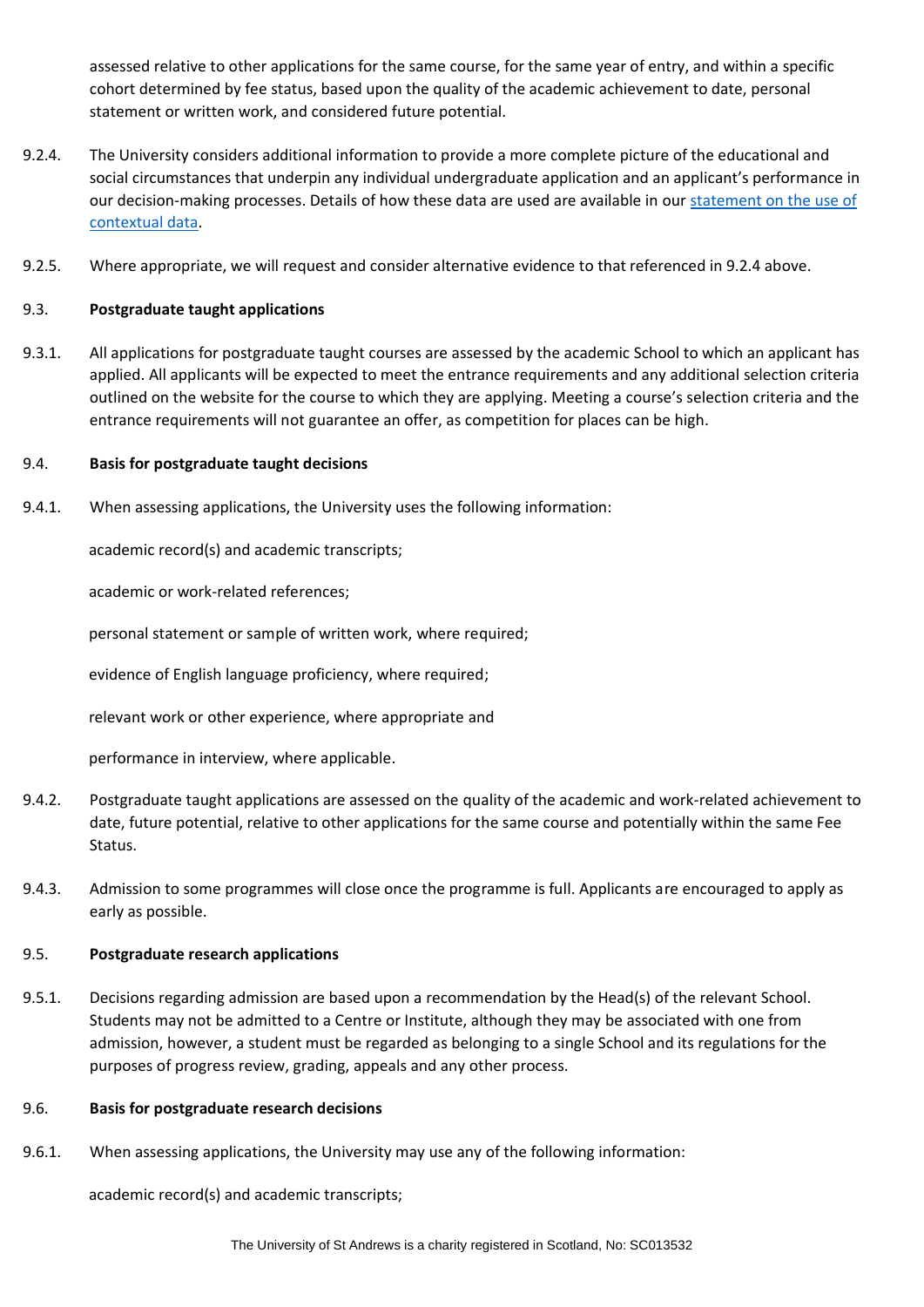academic or work-related references;

personal statement or sample of written work, where required;

research proposal, or summary of research interest, where required; interview, where required;

have, or are likely to secure, the necessary financial support to undertake their studies;

All students applying for doctoral level programmes should be subject to a needs analysis with regard to skills and training that may need to be acquired in order to successfully pursue their studies. The result of this assessment may also influence admission decisions;

Whether it might reasonably be expected that the applicant's programme of study can be completed within the period designated for it;

Whether the appropriate resources (e.g. library, computing, laboratory, technical) will be available. For programmes involving industrial placements, whether suitable placement opportunities exist;

Whether proper supervision can be maintained throughout the research period (for postgraduate research degrees), including during any periods of research leave for the supervisor or time spent away from St Andrews by the student;

In cases when a student is being admitted to a programme that involves participation by more than one school, approval for admission must be obtained from all relevant Heads of School or according to protocols established with the Associate Provost PGR for the co-ordination of the programme;

In cases where a student is being admitted to a co-tutelle or collaborative PhD, an agreement signed by the relevant authorities in both universities must already be in place before the student first matriculates;

Evidence of English language proficiency, where required;

Relevant work or other experience, where appropriate.

9.6.2. Admission decisions will involve the judgement of more than one member of the School's staff (at least one of whom must be research active) for postgraduate programmes. Staff with experience of the research area or with experience of postgraduate research supervision will be involved in the selection process of candidates for postgraduate research degrees.

## 9.7. **International Foundation programmes applications**

- 9.7.1. The responsibility for setting out entrance requirements and the broader criteria for assessing the strength of applications for International Foundation Programmes rests with the Director of the International Education Institute (IEI).
- 9.7.2. Applications for International Foundation Programmes will be assessed on the basis of:

academic record(s) and academic transcripts;

academic references;

personal statement;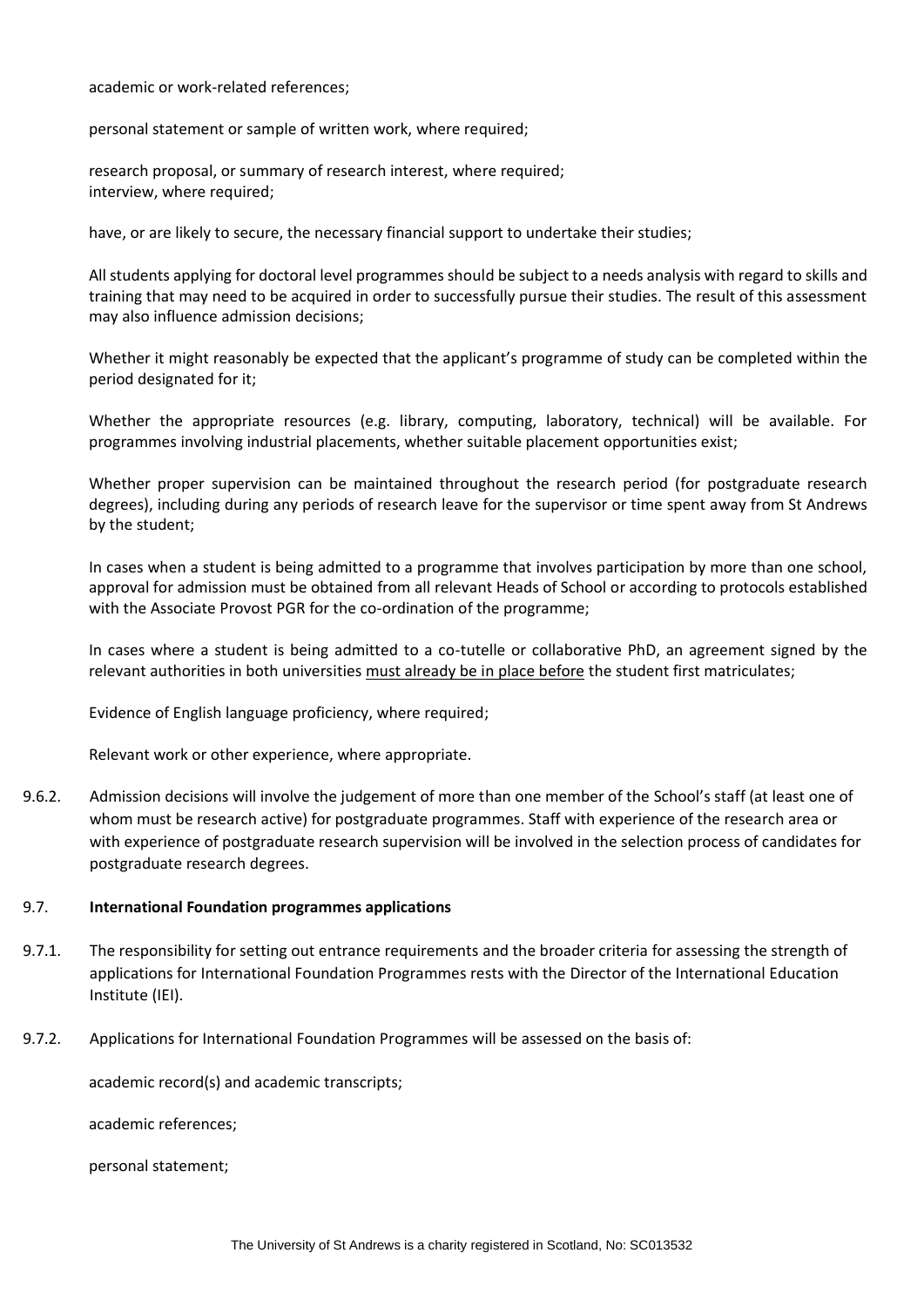evidence of English language proficiency and

performance in interview, where this is required.

9.7.3. Typical academic entry requirements for International Foundation Programmes are published on programme [pages.](https://www.st-andrews.ac.uk/subjects/study-options/foundation/programmes/)

# 10. **Prior learning**

10.1. The University recognises prior learning that has taken place elsewhere after formal assessment, and this may be used to facilitate admission to a degree course and to provide advanced standing on a named degree course. Our [Recognition of prior learning policy](https://www.st-andrews.ac.uk/assets/university/study-at-st-andrews/documents/recognition-of-prior-learning.pdf) provides relevant detail.

# 11. **Applicants who will be under the age of 18 at the point of entry to the University**

11.1. The University welcomes applications from people of all ages and applications will be considered on their individual merits. If an offer of a place is made to an applicant who will be under the age of 18 at the time of enrolment, certain Scots Law and UK legislative procedures may be necessary in order to fulfil the University's duty of care to students. Scots Law recognises that despite having full legal capacity at 16, young people aged 16 can be vulnerable in certain situations. Where applicants will be under 18 at the point of enrolment, the applicant and the applicant's parent or guardian will both be asked to sign the Young Student Authorisation Form, declaring that they understand the conditions under which young students will be accepted to study at the University. Applicants aged under 16 at the point of enrolment will be considered on an individual basis and are likely to be required to be accompanied by a parent or guardian. Guidance to applicants under 18 can be found online: [Young Student Information Sheet.](https://www.st-andrews.ac.uk/media/human-resources/new-policy-section-documents/safeguarding/Student%20authorisation%20form.docx)

# 12. **Applicants with disabilities**

12.1. Where an applicant has declared a disability on their application form, this information is passed to the University's [Disabilities Team](https://www.st-andrews.ac.uk/study/support/students-with-disabilities/) to make an initial assessment of the declared information and follow up where appropriate. The disability assessment is completed separately from the admissions decision-making process and will not have a bearing on the final admissions decision. The University will make reasonable adjustments in line with its legal duties to meet the needs of applicants with disabilities.

# 13. **Applicants to Medicine courses - disclosure of criminal convictions**

- 13.1. Applicants to Medical degree courses at the University are required to declare any criminal involvement on their application. Applications from students who have declared a criminal conviction are subject to the same academic selection process as all applications and will be assessed using the admissions process outlined in this policy.
- 13.2. Entrants to Medicine will be required to undertake satisfactory criminal record screening as part of the nonacademic conditions of their offer. This involves joining the Protecting Vulnerable Groups (PVG) Scheme, which provides the applicant and the University with a live update of the person's fitness to work with regulated adults or children.
- 13.3. For more information, please see the entry requirements section in each of the relevant medicine degree [courses.](https://www.st-andrews.ac.uk/subjects/medicine/)

## 14. **Communication of an admission decision outcome**

14.1. Following the assessment of a completed application, applicants will receive one of the following decisions: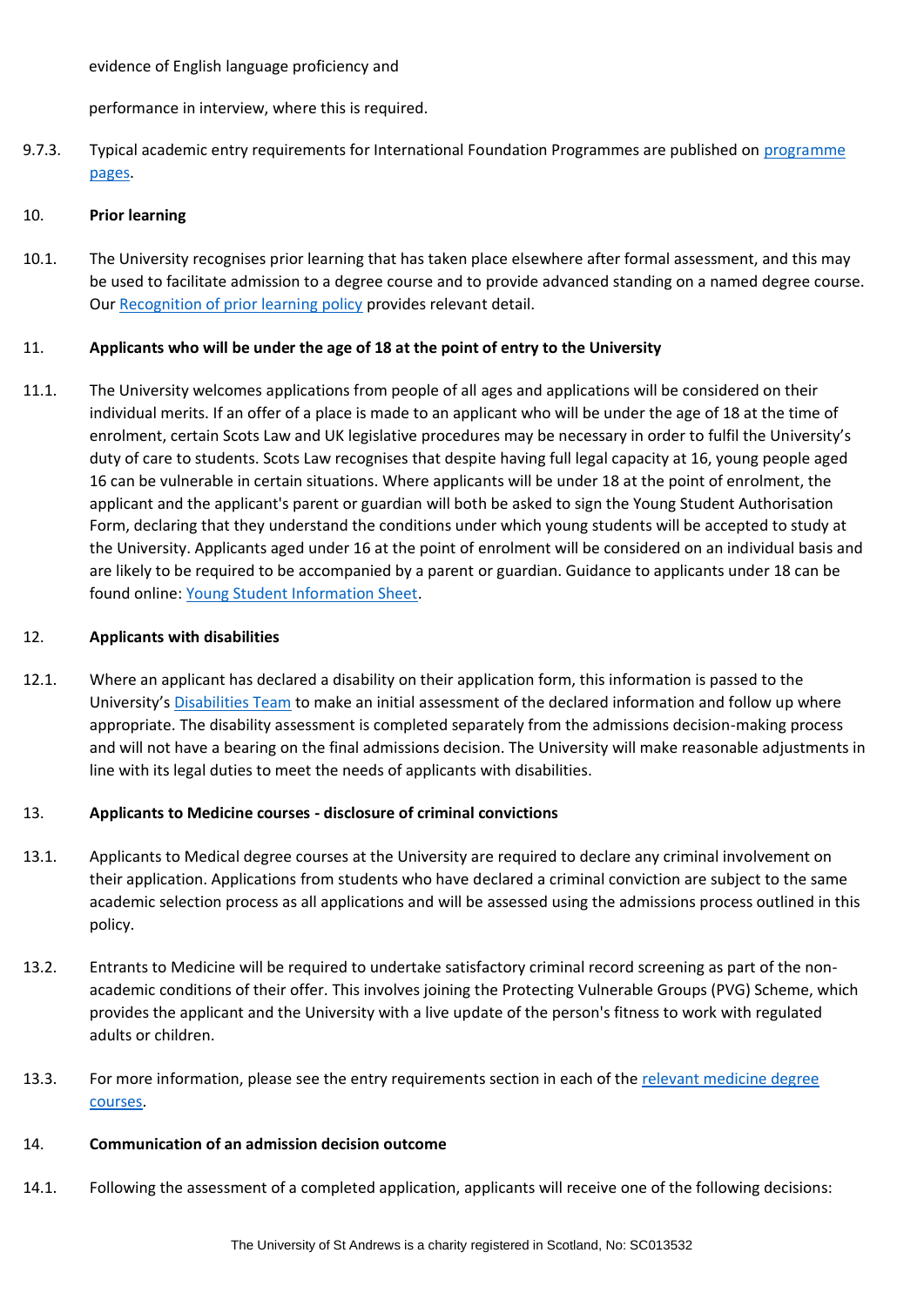An unconditional offer – this means that the applicant has met all of the entrance conditions and selection criteria for the course and the University is holding a secured place for the applicant;

A conditional offer – the University wishes to make the applicant an offer provided that certain conditions (for example, a particular standard in future examinations) are met;

Unsuccessful – the University does not make the applicant an offer.

14.2. Where an applicant has evidence that a mistake in the terms of the decision that has been made, they should contact the University within 14 days using one of the email addresses below. This may include, for example, an offer that is based on a qualification which the applicant is not currently undertaking, where a conditional offer has been communicated and the applicant believes that they presently meet the entry conditions.

International Foundation Programmes: [ifp@st-andrews.ac.uk](mailto:ifp@st-andrews.ac.uk)

Undergraduate: [myapplication@st-andrews.ac.uk](mailto:myapplication@st-andrews.ac.uk)

Postgraduate Taught: [pgt.application@st-andrews.ac.uk](mailto:pgt.application@st-andrews.ac.uk)

Postgraduate Research[: pgr.application@st-andrews.ac.uk](mailto:pgr.application@st-andrews.ac.uk)

## 14.3. **Alternative course offers for undergraduate applicants**

- 14.3.1. In some cases, the University may not be able to make an offer for your chosen course but may make an offer for an alternative, related course. This may occur at the original offer stage or at confirmation of qualification results.
- 14.3.2. If you are being made an offer for an alternative course, this will be notified to you via email and this will be made clear to you via UCAS Track or in your Applicant Portal.
- 14.3.3. Alternative offers at confirmation on receipt of your results, if you have accepted your offer as firm but have not met the exact conditions of your offer, we may make you an offer on an alternative course.
- 14.3.4. This will be notified to you via email and will appear on UCAS Track or in your Applicant Portal. You are under no obligation to accept this alternative course offer. For UCAS applicants, if you choose to decline the offer, you will be released to your insurance choice.

## 14.4. **Alternative course offers for postgraduate taught applicants**

- 14.4.1. Alternative offers at original offer stage if we are unable to make you an offer of a place on the original course for which you applied (due to competition for places or because you do not meet the required entry requirements), we may make you an offer on an alternative course.
- 14.4.2. If you are being made an offer for an alternative course, this will be made clear to you in your Applicant Portal.
- 14.4.3. Alternative offers at confirmation of qualifications on receipt of your results, if you have accepted your offer as firm but have not met the exact conditions of your offer, we may make you an offer of an alternative course.
- 14.4.4. This will be made clear to you in your Applicant Portal. You are under no obligation to accept this alternative course offer.

## 15. **Confirming conditions of the offer**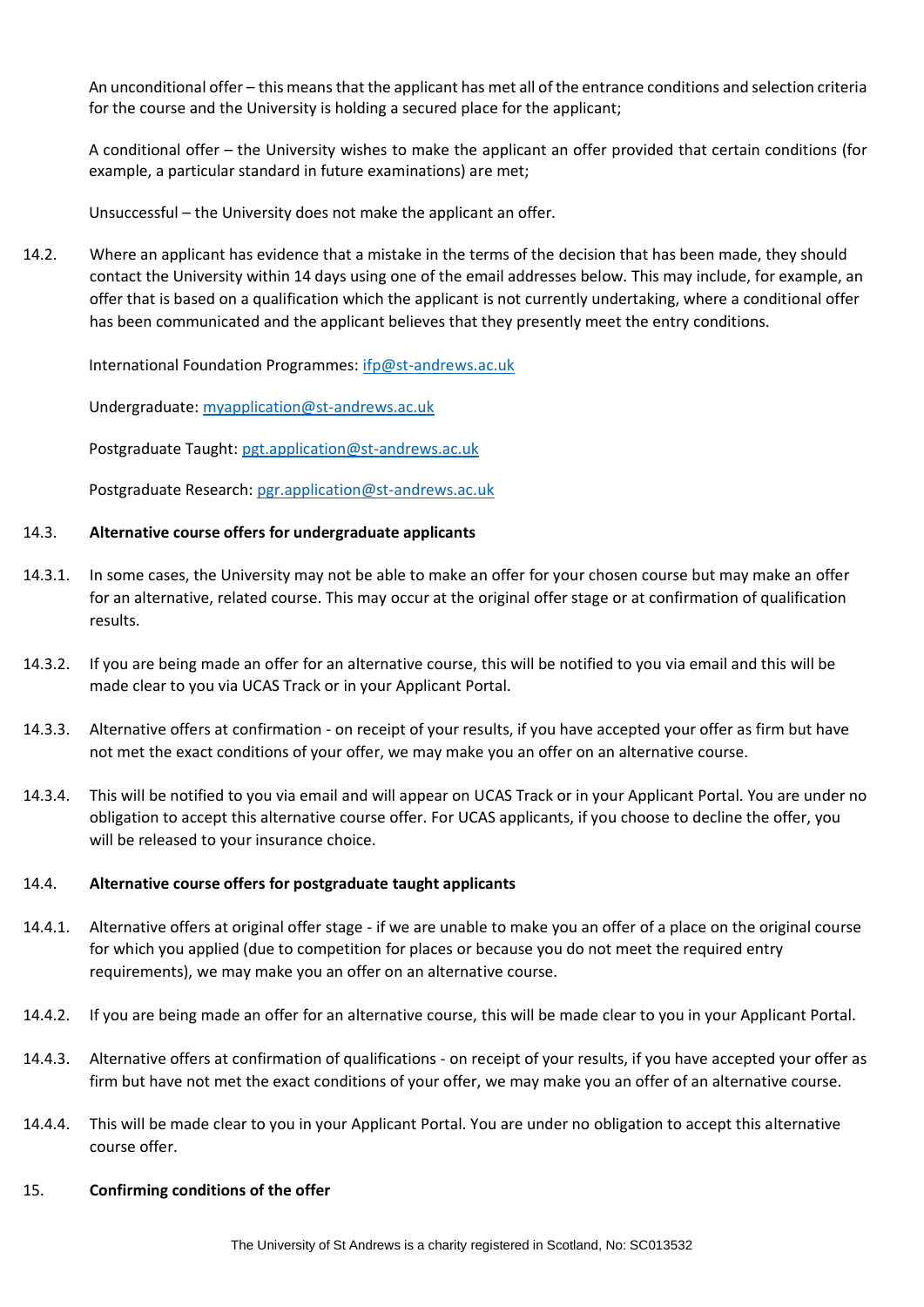- 15.1. Where an applicant holding a conditional offer meets the terms of that offer, they are automatically confirmed as having secured a place to study at the University.
- 15.2. The University is under no obligation to honour a conditional offer to applicants who have not met the conditions of their offer by the stipulated deadline.

## 15.3. **Confirming conditions of the offer for undergraduate offer holders**

- 15.3.1. The deadline for conditional offer holders to meet the conditions of their offer is 31 August in the year of entry. The University is not obliged to wait for the result of a re-mark or exam board appeal, as a reject decision will already have been recorded on the University applicant record (or through UCAS Track for undergraduate UCAS applicants).
- 15.3.2. If an applicant subsequently meets the terms of their offer as the result of a successful appeal to the relevant qualification or exam board, the University will consider the applicant in the year that they applied if possible. If the University is unable to provide a place in such circumstances in the year of application, the place will automatically be deferred to the following year of entry.

# 15.4. **Confirming conditions of the offer for postgraduate taught offer holders**

15.4.1. The deadline for conditional offer holders to meet the conditions of their offer is 21 August in the year of entry. It is recommended that those offer holders who require a visa aim to proof they meet the conditions of offer before this deadline.

## 16. **What to expect when an applicant receives an offer of a place from the University**

- 16.1. When an applicant receives an offer of a place from the University, the University will provide the applicant with information to help make an informed decision. This includes key information about the course and modules, visa information (where required), tuition fees and any other relevant costs for the course and attendance, arrangements for making payments to the University, the University's complaints-handling process, and details of the applicant's right to cancel the contract.
- 16.2. From time to time, it may be necessary to make changes to the terms and conditions of an applicant's offer. Should any significant changes be made to the offer, this will be communicated to the applicant in writing.
- 16.3. The University will provide applicants with information about the terms, rules and regulations relating to student conduct, which explain the applicant's and student's rights and obligations to the University, as well as the University's obligations to the applicant and student.
- 16.4. Applicants should read and understand this information before deciding whether to accept their offer.
- 16.5. If an applicant does not receive the required information, or if an applicant is not clear about anything relating to an offer of a place and the information provided, the applicant should contact the University directly to ask for further advice by writing to the appropriate admissions contact:

International Foundation Programmes: [ifp@st-andrews.ac.uk](mailto:ifp@st-andrews.ac.uk)

Undergraduate: [myapplication@st-andrews.ac.uk](mailto:myapplication@st-andrews.ac.uk)

Postgraduate Taught: [pgt.application@st-andrews.ac.uk](mailto:pgt.application@st-andrews.ac.uk)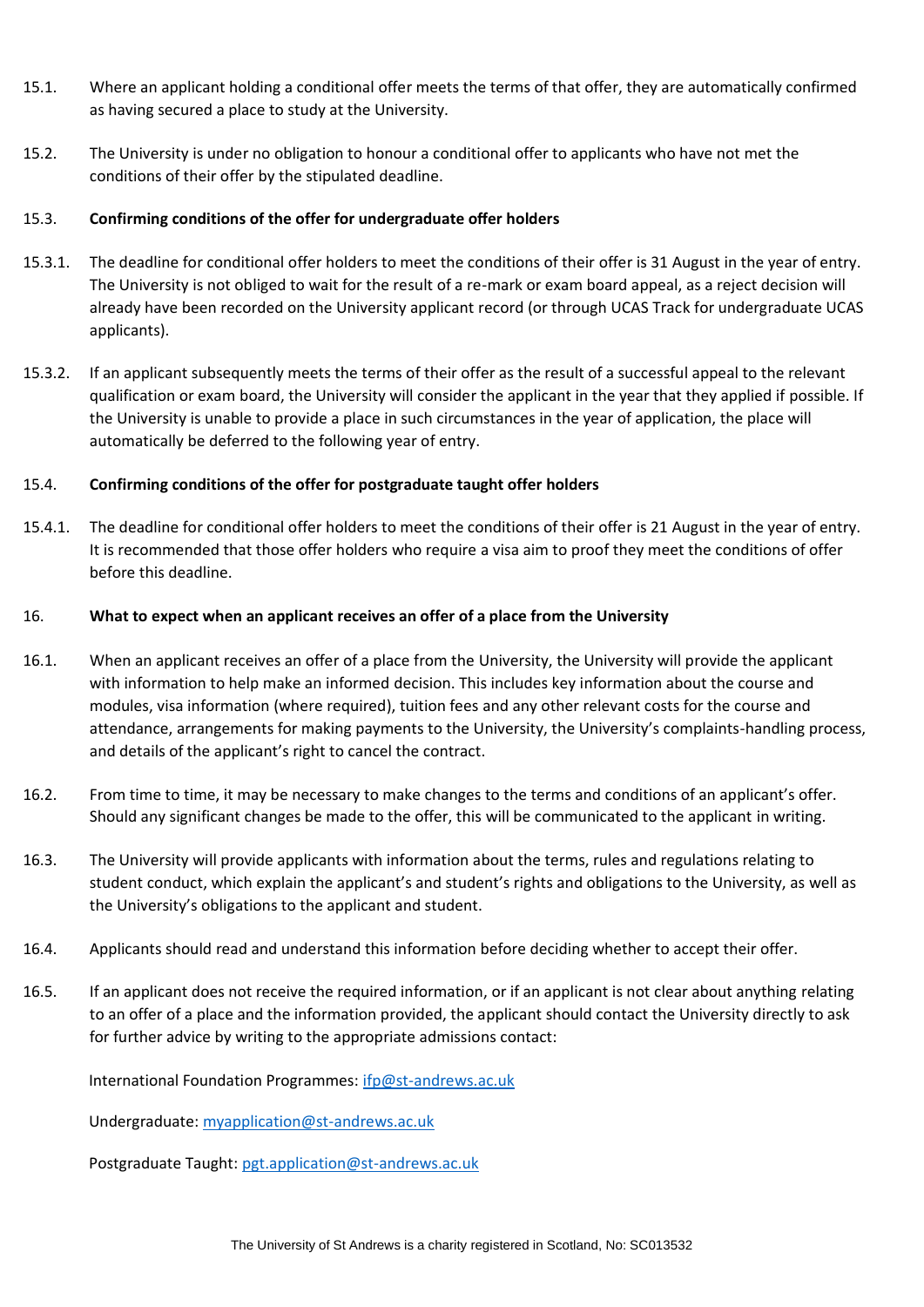Postgraduate Research[: pgr.application@st-andrews.ac.uk](mailto:pgr.application@st-andrews.ac.uk)

#### 17. **Accepting the offer and terms of contract**

- 17.1. The formal offer of a place at the University sets out any conditions that must be met to have this place confirmed and asks whether the applicant wishes to accept the offer.
- 17.2. It is important that applicants identify any issues prior to accepting an offer, as changes to material information could lead to the offer being withdrawn by the University.
- 17.3. Once an applicant has accepted the offer to study at the University, the applicant enters into a contractual agreement with the University.
- 17.4. Further information can be found in the further particulars of offers which are sent with the offer email and published online.

## 18. **Declaring criminal convictions when accepting an offer of a place**

#### 18.1. **Applicants with criminal convictions**

- 18.1.1. The University of St Andrews aims to maintain a safe environment for students and takes appropriate steps to protect all members of the University community. For this reason, the University collects and records information on relevant offences committed by offer holders or students, unless these convictions are defined as 'spent' under the [Rehabilitation of Offenders Act 1974](https://www.nacro.org.uk/criminal-record-support-service/support-for-individuals/disclosing-criminal-records/rehabilitation-offenders-act/) or its equivalent.
- 18.1.2. In addition, where an offer-holder or student is under investigation by the Police or where criminal proceedings have been initiated, it is the responsibility of the offer-holder or student to report this to the University. If an offer-holder fails to advise the University of such, then the offer may be withdrawn, or if admitted as a student an investigation under the University Non-academic misconduct policy could follow, leading to the termination of studies.
- 18.1.3. Any information received from declarations will be used to undertake a risk assessment to understand if any mitigating measures need to be put in place during the period of the student's studies. This will also allow the University to put appropriate support in place.
- 18.1.4. For the purposes of this policy, relevant offences include the following non-exhaustive list of offences:

Any kind of violence including (but not limited to) threatening behaviour, offences concerning the intention to harm or offences which resulted in actual bodily harm;

Offences listed in the Sexual Offences Act 2003 or the Sexual Offences (Scotland) Act 2009 or the Abusive Behaviour and Sexual Harm (Scotland) Act 2016 or the Contract (Third Party Rights) (Scotland) Act 2017;

The unlawful supply of controlled drugs or substances where the conviction concerns commercial drug dealing or trafficking;

Offences involving firearms;

Offences involving arson;

Offences involving fraud or embezzlement;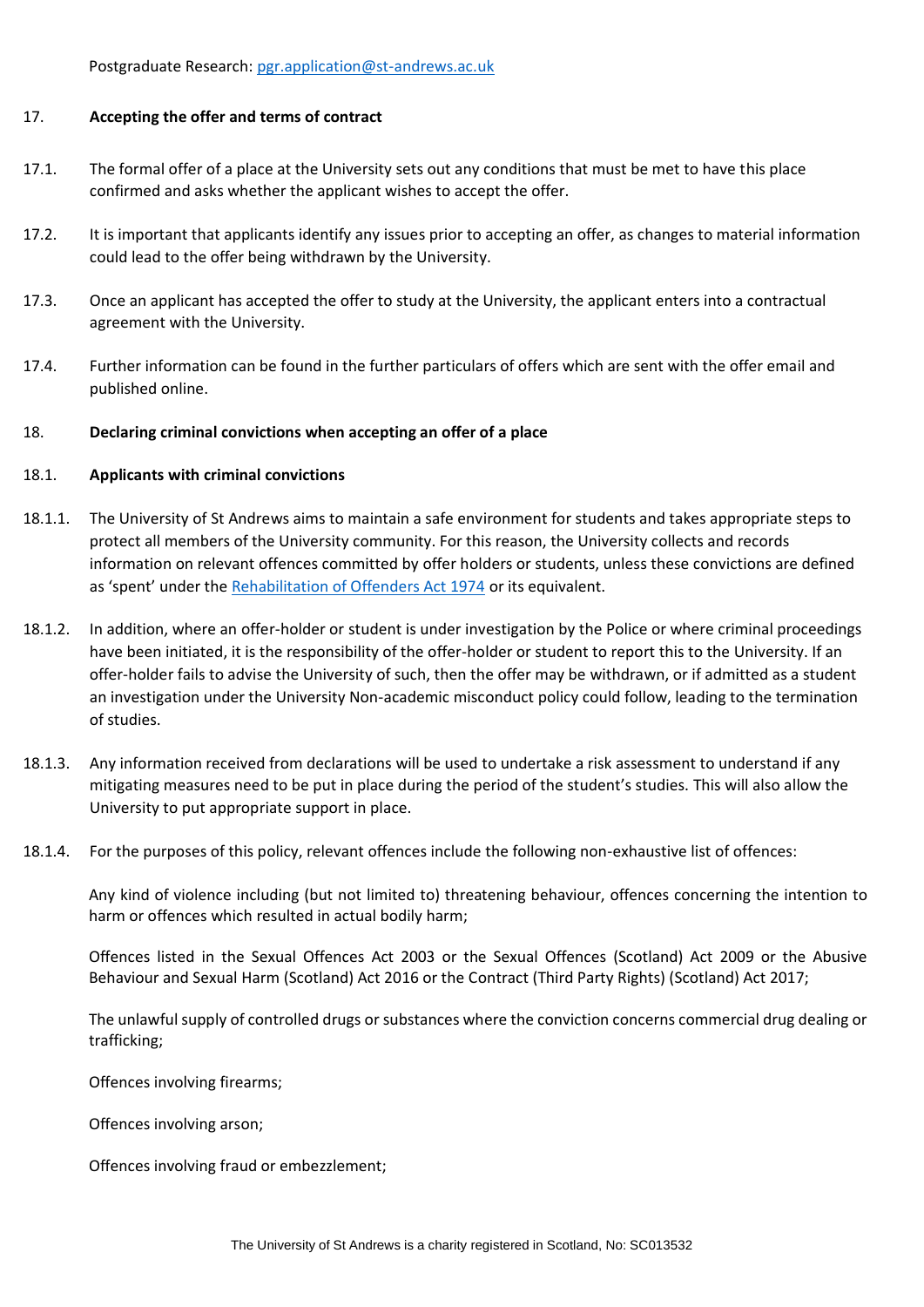Offences involving theft;

Offences listed in the Terrorism Act 2006;

Offences listed in Schedule 1 to the Protection of Vulnerable Groups (Scotland) Act 2007;

Offences listed in the Bribery Act 2010;

Offences listed in the Criminal Finances Act 2017;

Offences listed in the Computer Misuse Act 1990.

- 18.2. This policy applies to all students at the University of St Andrews, except those studying Medicine. Students studying Medicine at the University of St Andrews are required to join the PVG schem[e Disclosure Scotland](https://www.mygov.scot/disclosure-types/?via=http://www.disclosurescotland.co.uk/)  [website.](https://www.mygov.scot/disclosure-types/?via=http://www.disclosurescotland.co.uk/) Please see 13 above.
- 18.3. This policy covers relevant, unspent criminal convictions received by offer-holders and students in any country.

# 19. **Pre-payment requirements stated within the offer letter for undergraduate and postgraduate taught**

- 19.1. The offer letter will clearly state if an applicant is required to make a pre-payment to accept and secure an offer of a place and provide a deadline. The pre-payment will be deducted from the total amount of tuition fees.
- 19.2. For applicants who require a Student Visa to study in the UK, the total amount paid, including any pre-payment made, will be displayed on the Confirmation of Acceptance for Studies (CAS) provided this information is received by us prior to the CAS being issued.
- 19.3. If a pre-payment remains unpaid beyond the deadline, this will be taken as an indication that the applicant no longer wishes to take up their offer of a place at the University and the offer of a place will be rescinded.

## 20. **Requests for changes to courses after an application is submitted**

# 20.1. **Undergraduate requests for changes to courses**

- 20.1.1. Any undergraduate applicant or offer holder considering such a change should consider carefully their reasons for doing so. A formal request can be submitted to see what the chances of success would be, without risking losing any existing offer an offer holder may potentially have. If a formal request is submitted, then each request will be considered on a case-by-case basis by an admissions panel consisting of Deputy Directors of Admissions and the relevant Faculty Associate Deans. In doing so, the University will follow the decision-making process outlined in the Admissions Policy. The new course requested could impact on the competitiveness of the application, particularly if the requested course is significantly different from that on which an offer has been made. In some cases, to have a chance of securing an offer on the new course, it is possible that the applicant will be required to reapply in the following application cycle.
- 20.1.2. All applicants should also be aware that entrant students are not permitted to change their course before the end of their first year of studies, which is outlined in the [Changes to Studies policy.](https://www.st-andrews.ac.uk/media/proctor/documents/changes-studies.pdf)
- 20.1.3. Applicants assessed as Home or Rest of UK (RUK) fee status are required to submit any requests to change course to [myapplication@st-andrews.ac.uk](mailto:myapplication@st-andrews.ac.uk) before 15 January in their original application cycle. The University is under no obligation to grant such a request. Requests received after 15 January will not be considered.
- 20.1.4. Undergraduate applicants assessed as Overseas fee status are required to submit any requests to change course t[o myapplication@st-andrews.ac.uk](mailto:myapplication@st-andrews.ac.uk) before 30 June in their original application cycle. Requests received after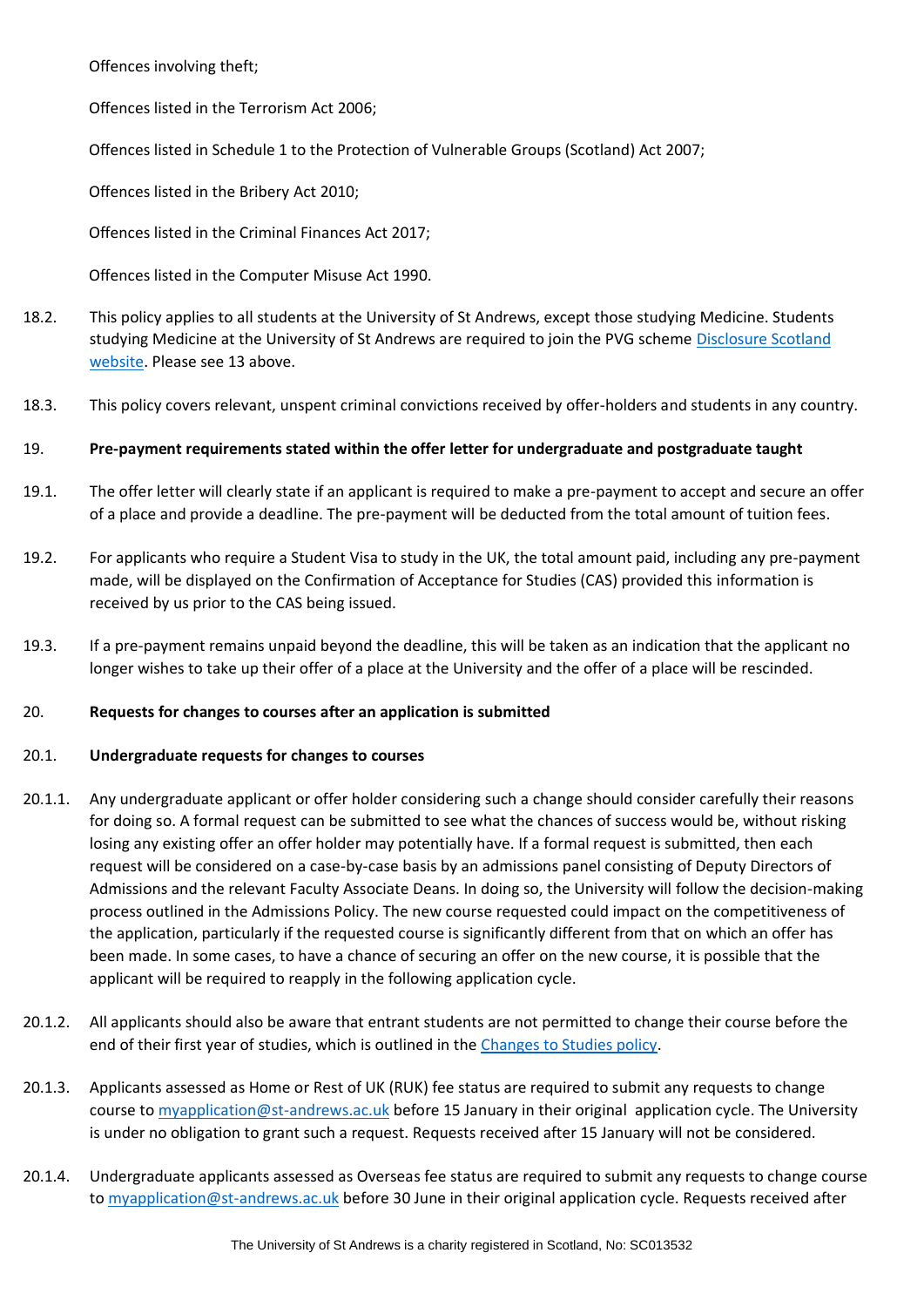30 June will not be considered. Changes to the course will not be considered once the Confirmation of Acceptance for Study (CAS) has been issued. The CAS is a unique number created by the United Kingdom Visa and Immigration (UKVI) office and requested on behalf of the admitted student by the University. The CAS number includes information about the course of study, fees due, fees paid, how an applicant was assessed as eligible to enter the University, and the University's details.

20.1.5. The School of Medicine will not consider requests for a change of course from applicants who have applied to another subject. Medicine applicants assessed as Overseas fee status may request to change from BSc Hons Medicine to the Scottish-Canadian Medical Programme (or vice versa) if all the conditions of the new course are met. This can be done at any point during the admissions cycle before an offer has been issued.

## 20.2. **Postgraduate taught requests for changes to courses**

- 20.2.1. Postgraduate taught applicants wishing to change to another course offered by a different academic School will need to withdraw their existing application and submit a new application within the published deadlines for the new course. Applicants wishing to change to another course within the same academic School to which they have already applied, should contact that School directly to discuss the possibility of changing.
- 20.2.2. Postgraduate applicants are required to submit any requests to change course to [pgt.application@st](mailto:pgt.application@st-andrews.ac.uk)[andrews.ac.uk.](mailto:pgt.application@st-andrews.ac.uk) Any inquiry which is clearly speculative in nature will not put any existing offer of a place at risk.

## 20.3. **International Foundation Programme requests for changes to courses**

20.3.1. Applicants wishing to request a change of International Foundation Programme should contact [ifp@st](mailto:ifp@st-andrews.ac.uk)[andrews.ac.uk.](mailto:ifp@st-andrews.ac.uk) Course changes will only be allowed with the approval of the relevant Programme Director within the programmes offered by the International Foundation Programme.

## 21. **Deferred applications**

21.1. The University will accept applications for deferred entry as outlined below. Deferred entry refers to applicants who, having applied in one admissions cycle, delay their entry into the following admissions cycle. Please see 21.4.1 for Medicine applications.

## 21.2. **Deferring an undergraduate application**

- 21.2.1. It is the University's position that applicants apply in the academic cycle immediately prior to the start date they wish to commence their studies at the University. Universit[y dates are published online.](https://www.st-andrews.ac.uk/semester-dates/) For example, applicants intending to start their studies in September 2022 would apply during the admissions cycle that opens in September 2021. Applicants intending to take a gap year or a year off studies are recommended to apply during the gap year. This allows applicants to demonstrate as part of their application how their activities during the gap year are relevant to the course(s) to which they are applying. This information will be considered as part of the decision-making process. Applications will be assessed on their merits within the relevant cycle's application pool.
- 21.2.2. An applicant may only request a deferred entry into the admissions cycle immediately following the admissions cycle initially applied for.
- 21.2.3. Applicants who meet the conditions of an offer who are subsequently required to undertake national military service will have their offers upheld until conclusion of their service. Applicants should ensure that they contact [myapplication@st-andrews.ac.uk](mailto:myapplication@st-andrews.ac.uk) as soon as they are aware of any commitments to such military service and provide supporting documentation.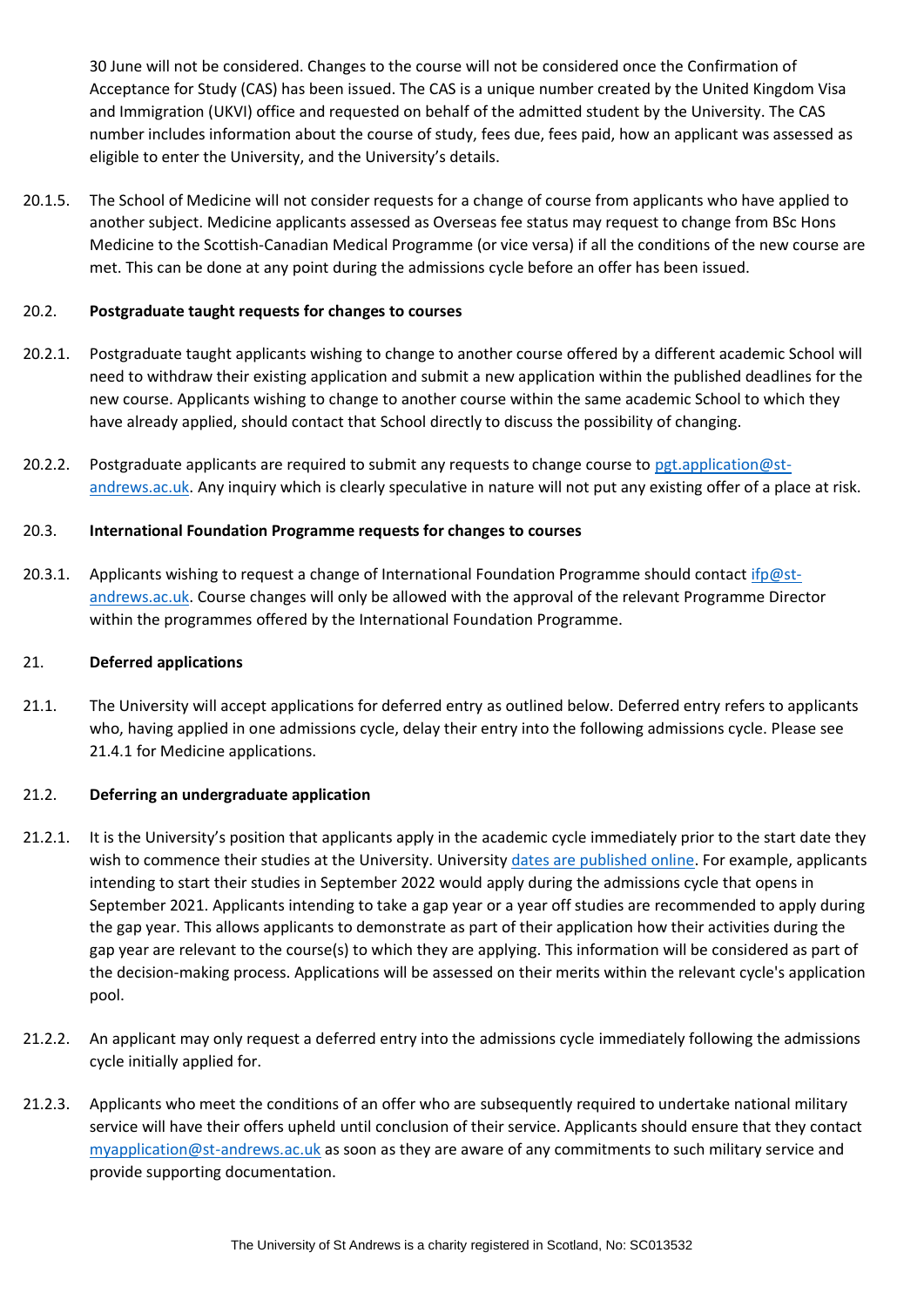21.2.4. Applicants who choose to apply for deferred entry for the subsequent academic year should ensure that their personal statement includes information on:

reasons why they wish to defer;

what they will be doing that is relevant to the subject(s) to which they are applying during the year before entry;

and how such activities will benefit the strength of their application.

- 21.2.5. Applicants who wish to request deferred entry after receiving an offer should put their request in writing to [myapplication@st-andrews.ac.uk](mailto:myapplication@st-andrews.ac.uk) as early as possible. In such circumstances, it is the responsibility of the applicant to provide as much detail as possible to explain their request. All such requests will be considered on a case-by-case basis by an admissions panel consisting of Deputy Directors of Admissions and the relevant Faculty Associate Dean.
- 21.2.6. Any undergraduate applicant or offer holder considering such a change should consider carefully their reasons for doing so. A formal request can be submitted to see what the chances of success would be, without risking losing any existing offer an offer holder may potentially have. It is important to note that there is no guarantee that a formal request to defer entry will be granted, and applicants and offer holders may be required to withdraw their application and reapply in the cycle that is relevant for their year of entry. Their application will be assessed again separately and in light of the competitiveness of the new application pool. Granting of deferred entry may have implications for an applicant's offer of accommodation or any University scholarships awarded. Applicants should also be aware that tuition fees are updated annually, and so deferring an application is expected to increase the tuition and other attendance costs. Applicants should consult the policies on [scholarships](https://www.st-andrews.ac.uk/study/fees-and-funding/undergraduate/financial-assistance/) and [accommodation](https://www.st-andrews.ac.uk/accommodation/ug/current/residents/documents/) for further information.

# 21.3. **Accepting and securing a deferred offer – undergraduate**

- 21.3.1. Applicants assessed as Overseas fee status holding an unconditional offer who have been granted deferred entry will be required to make a pre-payment before their deferred entry will be confirmed. The pre-payment will be deducted from the total of the first-year tuition fee.
- 21.3.2. Failure to submit the pre-payment will be taken as an indication that the applicant no longer wishes to take up the offer of a place to study at the University and the offer of a place will be rescinded.
- 21.3.3. Further information about the required pre-payment will be included in the applicant's offer letter.

## 21.4. **Deferring an undergraduate application to Medicine courses**

- 21.4.1. Applications for deferred entry to the School of Medicine are not considered unless an offer has already been made and express permission has been granted from the School of Medicine. Any questions regarding deferred entry to Medicine should be directed to [medical.admissions@st-andrews.ac.uk.](mailto:medical.admissions@st-andrews.ac.uk)
- 21.4.2. It is important to note that there is no guarantee that a request to defer entry will be granted, and applicants may be required to withdraw their application and reapply in the cycle that is relevant for their year of entry. Granting of deferred entry may have implications for an applicant's offer of accommodation or any University scholarships awarded. Applicants should also be aware that tuition fees are updated annually, and so deferring an application is expected to increase the tuition and other attendance costs. Applicants should consult the policies on scholarships and accommodation for further information.

# 21.5. **Deferring a postgraduate taught application**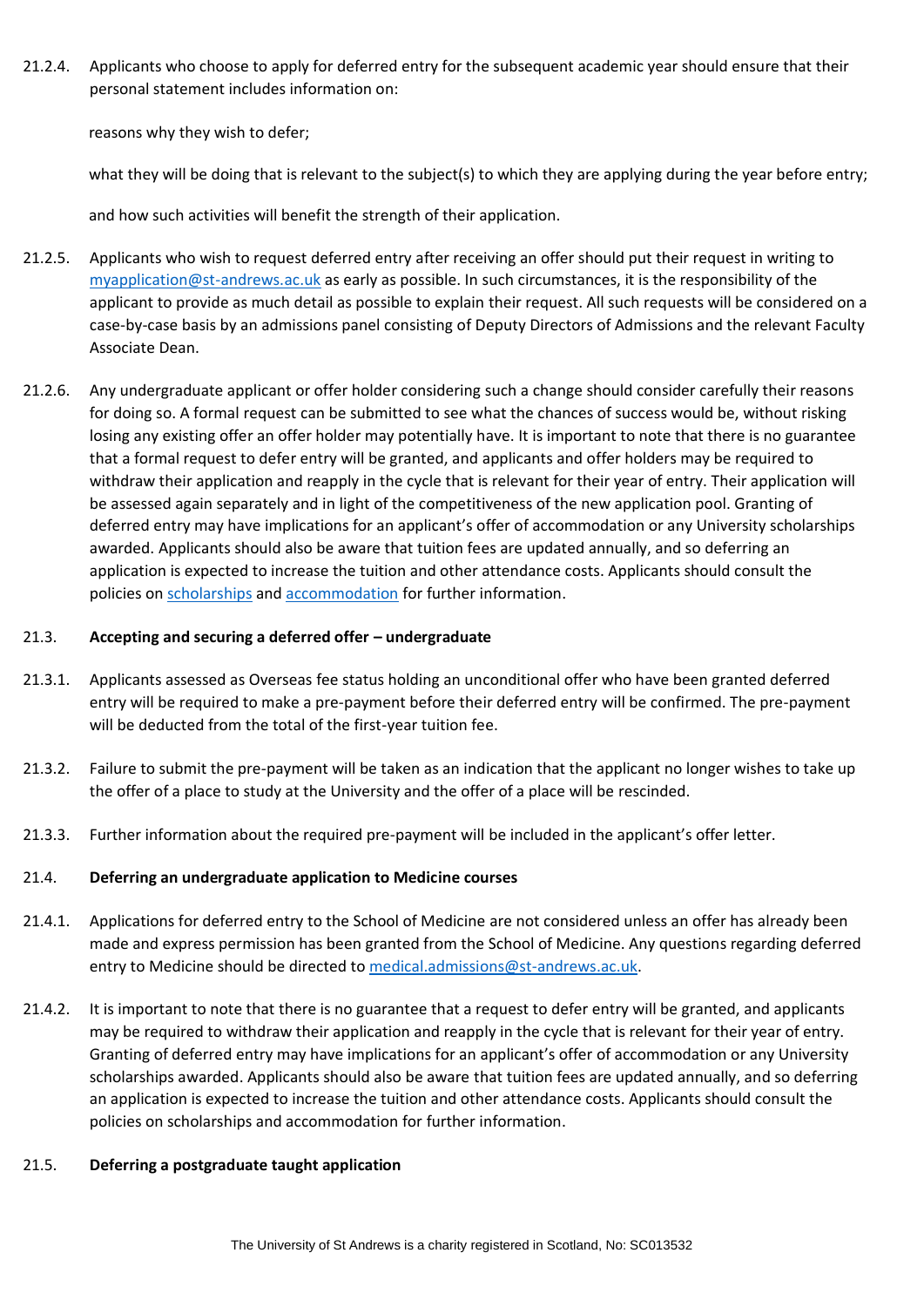- 21.5.1. Applicants who wish to request deferred entry after receiving an offer should put their request in writing to [pgt.application@st-andrews.ac.uk](mailto:pgt.application@st-andrews.ac.uk) as early as possible. In such circumstances, it is the responsibility of the applicant to provide as much detail as possible to explain their request. All such requests will be considered on a case-by-case basis by the Director of Postgraduate Studies within the relevant academic School.
- 21.5.2. An applicant may only request a deferred entry into the admissions cycle immediately following the admissions cycle initially applied for.
- 21.5.3. It is important to note that there is no guarantee that a request to defer entry will be granted, and applicants may be required to withdraw their application and reapply in the admissions cycle that is relevant for their year of entry. Granting of deferred entry may have implications for an applicant's offer of accommodation or any University scholarships awarded. Applicants should also be aware that tuition fees are updated annually, and so deferring an application is expected to increase the tuition and other attendance costs. Applicants should consult the policies on scholarships and accommodation for further information.

# 21.6. **Accepting and securing a deferred offer – postgraduate taught courses**

21.6.1. While the decision on whether or not to grant a request for deferred entry is taken by the relevant academic School, any such offer for deferred entry will only be confirmed if the applicant has made any pre-payments as required in the offer letter.

# 21.7. **Deferring a postgraduate research application**

- 21.7.1. Applicants who wish to request deferred entry after receiving an offer should put their request in writing to [pgr.application@st-andrews.ac.uk](mailto:pgr.application@st-andrews.ac.uk) as early as possible. In such circumstances, it is the responsibility of the applicant to provide as much detail as possible to explain their request. All such requests will be considered on a case-by-case basis by the Director of Postgraduate Studies within the relevant academic School.
- 21.7.2. An applicant may only request a deferred entry into the admissions cycle immediately following the admissions cycle initially applied for.
- 21.7.3. It is important to note that there is no guarantee that a request to defer entry will be granted, and applicants may be required to withdraw their application and reapply in the admissions cycle that is relevant for their year of entry. Granting of deferred entry may have implications for an applicant's offer of accommodation or any University scholarships awarded. Applicants should also be aware that tuition fees are updated annually, and so deferring an application is expected to increase the tuition and other attendance costs. Applicants should consult the policies on scholarships and accommodation for further information.

## 21.8. **Accepting and securing a deferred offer – postgraduate research courses**

21.8.1. While the decision on whether or not to grant a request for deferred entry is taken by the relevant academic School, any such offer for deferred entry will only be confirmed if the applicant has made any pre-payments as required in the offer letter.

## 21.9. **Deferring an application to an International Foundation Programme**

- 21.9.1. Applications for deferred entry to International Foundation Programmes are not considered unless express permission has been granted by the Director of the International Education Institute. Any questions regarding deferred entry to International Foundation Programmes should be directed to [ifp@st-andrews.ac.uk.](mailto:ifp@st-andrews.ac.uk)
- 21.9.2. It is important to note that there is no guarantee that a request to defer entry will be granted, and applicants may be required to withdraw their application and reapply in the cycle that is relevant for their year of entry.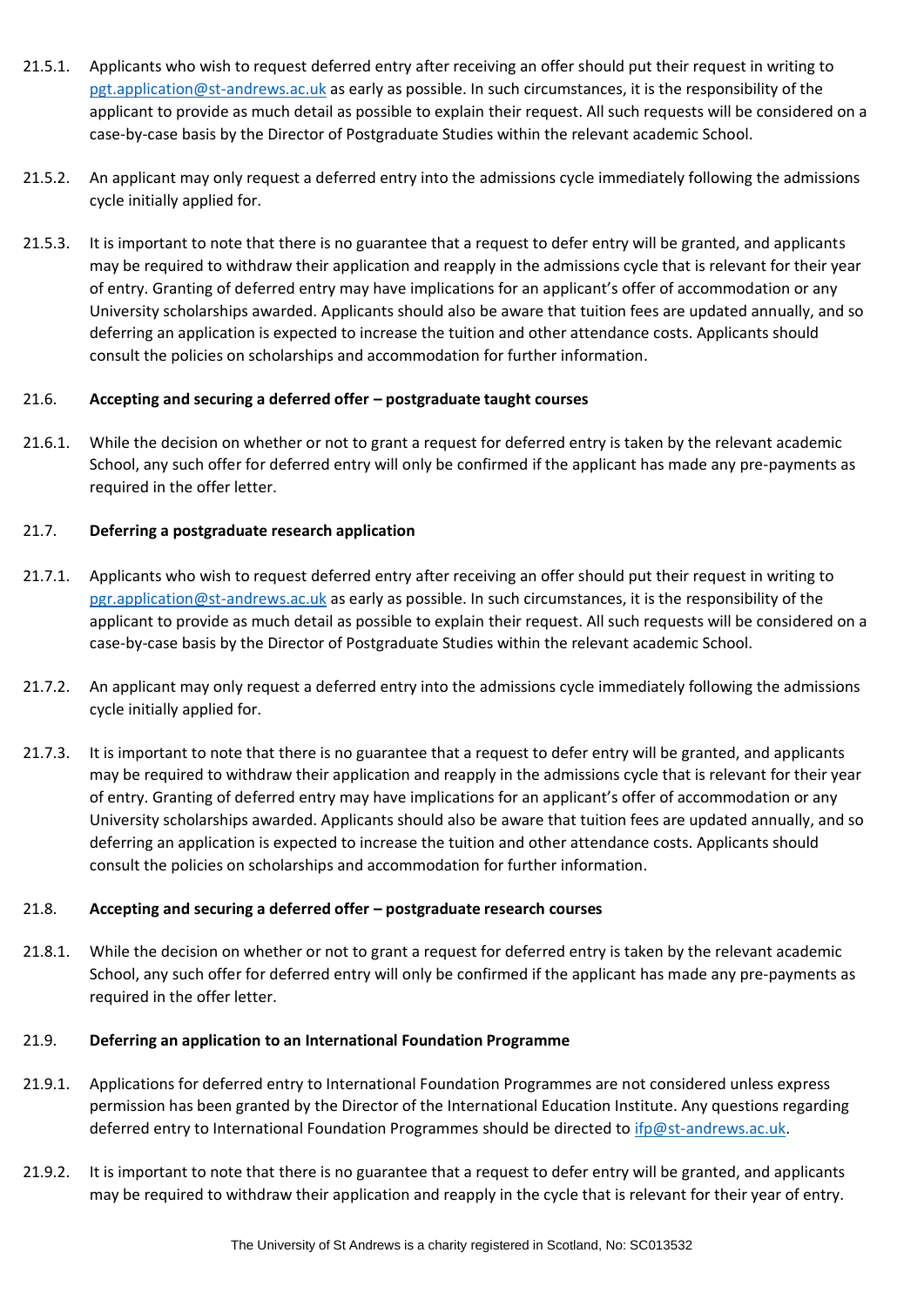Granting of deferred entry may have implications for an applicant's offer of accommodation or any University scholarships awarded. Applicants should also be aware that tuition fees are updated annually, and so deferring an application is expected to increase the tuition and other attendance costs. Applicants should consult the policies on scholarships and accommodation for further information.

## 22. **Applicants with extenuating circumstances**

# 22.1. **Approach for all applications with extenuating circumstances**

- 22.1.1. The University aims to ensure that all applicants have an equal chance to prove their academic potential when applying to their chosen course. We accept that in some cases there may be circumstances which significantly impact upon an applicant's ability to perform to their potential. As an example, such circumstances could include, but are not limited to: an ongoing acute or chronic medical condition; a recent family bereavement or serious illness; ongoing significant caring responsibilities; or other disruptions to educational teaching at a school or college outside of the applicant's control.
- 22.1.2. We expect that in the first instance applicants with extenuating circumstances will inform their examination board of their situation. This includes both those applicants with long-term extenuating circumstances and those with short-term circumstances that may have impacted unexpectedly upon examination performance.

# 22.2. **Undergraduate applications with extenuating circumstances**

At any point within the application cycle, applicants may submit information on extenuating circumstances to the University as part of their application by emailing [myapplication@st-andrews.ac.uk.](mailto:myapplication@st-andrews.ac.uk)

- 22.2.1. It is important that an applicant includes as much information as possible relating to their particular circumstances, including, where appropriate, submissions from medical or educational professionals. The applicant must also clearly indicate whether the examination board has been informed of the situation, and what action has been taken as a result, including any appeals that may have been made and any further details the applicant considers to be relevant. If this information is not included, the University will assume that the examination board has been informed, and that the applicant's academic achievements reflect this. In some circumstances we may contact applicants or referees.
- 22.2.2. The University will not normally offer applicants a place if they do not meet the stated entrance requirements for their course. Each case of extenuating circumstances will be considered on a case-by-case basis, according to the information provided by the applicant by an admissions panel consisting of Deputy Directors of Admissions and the relevant Faculty Associate Dean.

## 22.3. **Medicine undergraduate applications with extenuating circumstances**

22.3.1. Applicants to study Medicine who have extenuating circumstances (including those associated with UCAT and interview) should consult the School of Medicine's policy on extenuating circumstances.

# 22.4. **Postgraduate taught course applications with extenuating circumstances**

22.4.1. Applicants for postgraduate taught courses should submit any evidence of extenuating circumstances to [pgt.application@st-andrews.ac.uk](mailto:pgt.application@st-andrews.ac.uk) from where the relevant academic School will be contacted for consideration. The University will not normally offer applicants a place if they do not meet the stated entrance requirements. All such cases will be considered on a case-by-case basis by the relevant academic School Director of Postgraduate Studies (Taught).

## 22.5. **Postgraduate research course applications with extenuating circumstances**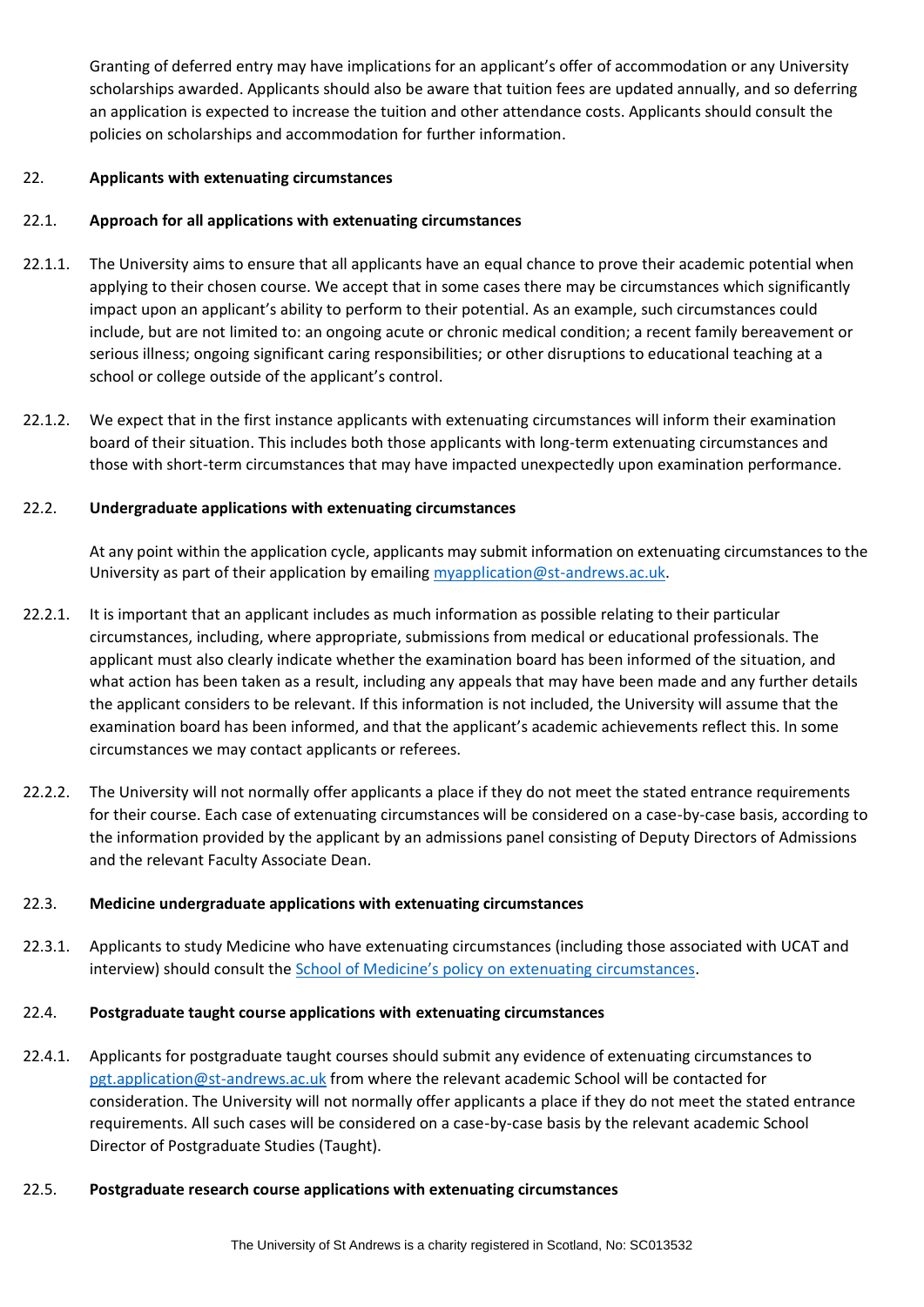22.5.1. Applicants for postgraduate research courses should submit any evidence of extenuating circumstances to [pgr.application@st-andrews.ac.uk](mailto:pgr.application@st-andrews.ac.uk) from where the relevant academic School will be contacted for consideration. The University will not normally offer applicants a place if they do not meet the stated entrance requirements. All such cases will be considered on a case-by-case basis by the relevant academic School Director of Postgraduate Studies.

## 22.6. **International Foundation Programme applications with extenuating circumstances**

22.6.1. Applicants for International Foundation Programmes who have extenuating circumstances should submit evidence of these to [ifp@st-andrews.ac.uk.](mailto:ifp@st-andrews.ac.uk) The University will not normally offer applicants a place if they do not meet the stated entrance requirements. All such cases will be considered on a case-by-case basis by the Director of the International Education Institute or their designate.

#### 23. **Agents**

23.1. This section only applies to an individual or organisation ('agent') applying on behalf of someone else. Before submitting an application on behalf of someone else, an agent must:

have all necessary authority to complete and submit the application on behalf of the applicant;

ensure the applicant has sufficient time to read and understand the applicant declaration, our website terms and conditions, and our privacy policy.

- 23.2. Applicants should maintain control over their application and are ultimately responsible for their application account and managing communications to and from the account.
- 23.3. The University retains the right to cancel an application if the University determines, having carried out the necessary checks and due diligence, or has reason to believe, that an agent has not fully complied with these requirements. The University will write to the applicant by email so that the applicant has an opportunity to respond.
- 23.4. Individual applications are judged on their own merits. Whether the application is made privately or through an agent does not in itself affect the strength of the application.

#### 24. **How we verify the information an applicant provides to the University**

- 24.1. If an application contains misleading information or has left out any relevant information this may lead us to question the validity of the information provided to the University.
- 24.2. The University may take any necessary steps to check with the applicant and other parties declared on the application, including but not limited to previous schools, colleges, and examination and awarding bodies whether the information provided is accurate or complete.
- 24.3. The University retains the right to cancel an application or rescind an offer without refunding an application fee if the University has determined, having carried out any necessary checks and due diligence, or has reasonable belief, that an application contains false information.
- 24.4. If an applicant has any reason to believe that information the University holds about an applicant is not true, complete or accurate, the applicant must tell us by writing to:

International Foundation Programmes: [ifp@st-andrews.ac.uk](mailto:ifp@st-andrews.ac.uk)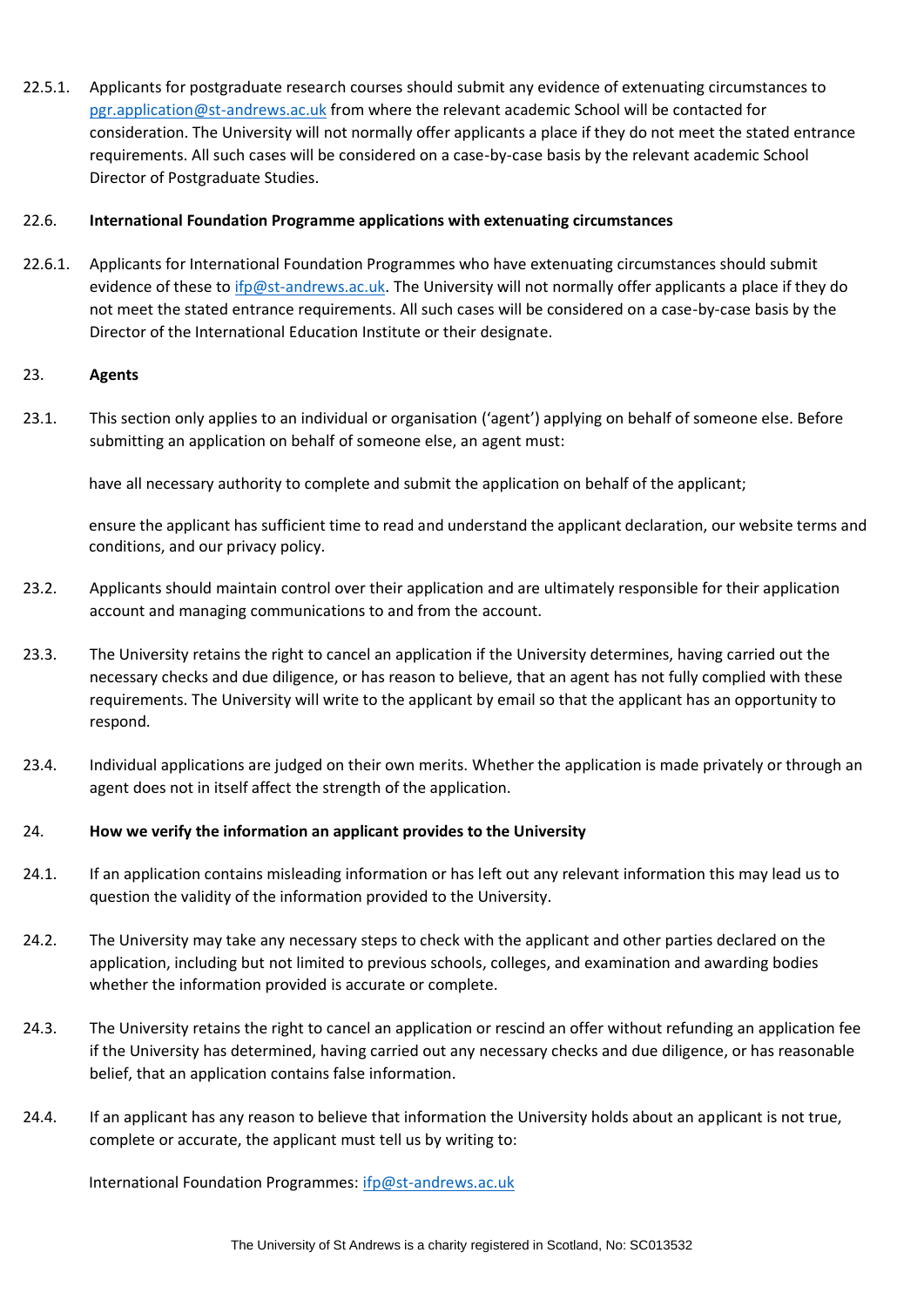Undergraduate: [myapplication@st-andrews.ac.uk](mailto:myapplication@st-andrews.ac.uk)

Postgraduate Taught: [pgt.application@st-andrews.ac.uk](mailto:pgt.application@st-andrews.ac.uk)

Postgraduate Research[: pgr.application@st-andrews.ac.uk](mailto:pgr.application@st-andrews.ac.uk)

24.5. If the University needs to verify an applicant's identity, the University may check details in the application by using any official, publicly available or commercially available identity checking services. If any adverse information is revealed about an applicant, the University will write to the applicant by email so that the applicant has an opportunity to respond.

## 25. **Fraudulent or plagiarised applications**

25.1. The University will not admit individuals based on fraudulent or plagiarised applications or documents and will investigate any persons found to have submitted any fraudulent material as part of their application, even when this information comes to light after an offer has been made or an individual has matriculated. In such instances the University would investigate under the Non-academic Misconduct Policy (see Section 27 below).

#### 26. **UCAS plagiarised personal statements**

26.1. All personal statements from UCAS applicants are run through the UCAS Similarity Detection Service on submission. Any personal statement showing a level of similarity of 10% or greater is flagged by UCAS and the University and the applicant is notified. The University will investigate all instances of similarity that are notified from UCAS and an application may be rejected where the University finds there are reasonable grounds to suspect a statement has been plagiarised.

#### 27. **Non-academic misconduct**

27.1. Should any issues with an application come to light after an applicant matriculates as a student those may be addressed through the University's Non[-academic Misconduct Policy.](https://www.st-andrews.ac.uk/policy/index.php) The University reserves the right to withdraw an application or an offer of a place where issues with an application come to light during the application process, or before an offer holder matriculates as a student.

## 28. **Feedback on admissions decisions for full-time undergraduate course applications**

- 28.1. An applicant for an undergraduate course who is unsuccessful will receive formal notification detailing the University's decision including details for the rejection. It should be noted that the University is a highly competitive institution, and each year many applicants who apply having either met or exceeded the minimum entrance requirements, or who are predicted to do so, will not receive an offer.
- 28.2. The University will provide feedback on an application if requested. This feedback will in the main be contextual, pertaining to the relevant application pool. Unsuccessful applicants seeking further feedback than that aforementioned, should contact [myapplication@st-andrews.ac.uk](mailto:myapplication@st-andrews.ac.uk) in writing within 14 days of being notified of the outcome of their application. The University will aim to provide feedback within 30 days of receipt of the request. While the University aims to provide informative feedback that is helpful to enable applicants to reflect on their progress through the application process, it may not always be possible to provide additional highly specific or tailored advice.
- 28.3. The University is only able to provide feedback directly to the applicant, except where written consent has been previously given to allow us to communicate throughout the application process with a nominated third party.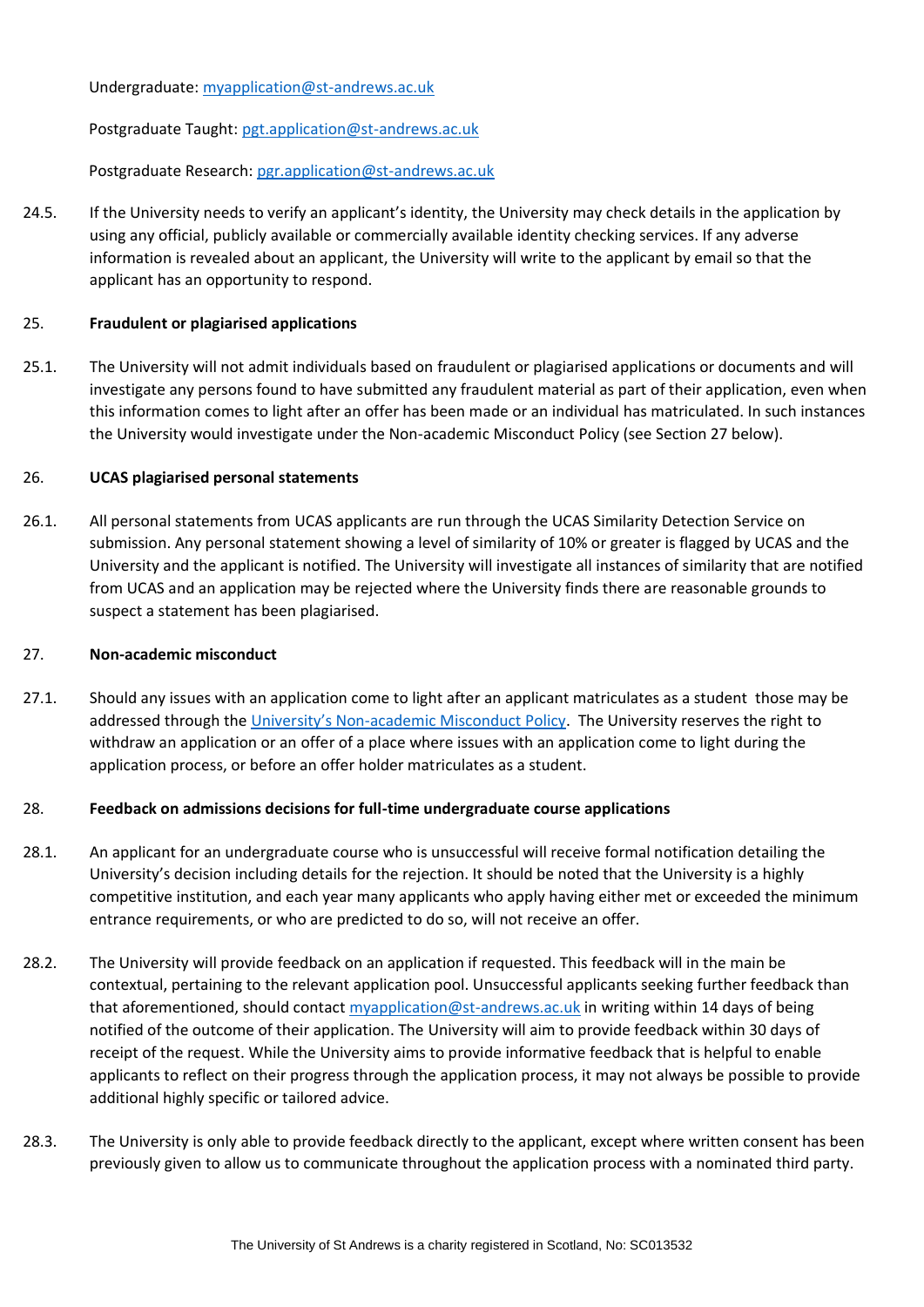## 29. **Feedback on admissions decisions for part-time undergraduate applications**

29.1. The University will provide feedback to part-time undergraduate applicants if requested. Unsuccessful applicants seeking further feedback should contact [lifelonglearning@st-andrews.ac.uk](mailto:lifelonglearning@st-andrews.ac.uk) in writing within 14 days of being notified of the outcome of their application. The University will aim to provide feedback within 30 days of receipt of the request.

## 30. **Feedback on admissions decisions for International Foundation Programmes**

- 30.1. An applicant for an International Foundation Programme who is unsuccessful will receive formal notification detailing the University's decision including the reason for the rejection.
- 30.2. The University will provide feedback on an application if requested. Unsuccessful foundation applicants seeking further feedback should contact if papplications@st-andrews.ac.uk within 14 days of being notified of the outcome of their application. The University will aim to provide feedback within 15 days of receipt of the request. While the University aims to provide informative feedback that is helpful to enable applicants to reflect on their progress through the application process, it may not always be possible to provide additional highly specific or tailored advice.
- 30.3. The University is only able to provide feedback to the applicant, except where written consent has been previously given to allow us to communicate throughout the application process with a nominated third party.

# 31. **Feedback on admissions decisions for postgraduate taught course applications**

31.1. An applicant for a postgraduate taught course, who is unsuccessful, will receive a letter detailing the University's decision. Applicants can apply for further feedback by writing to [pgt.application@st-andrews.ac.uk](mailto:pgt.application@st-andrews.ac.uk) within 14 days of being notified of the outcome of their application. The University aims to respond to such requests within 30 days of receipt.

## 32. **Feedback on admissions decisions for postgraduate research course applications**

32.1. An applicant for a postgraduate research course, who is unsuccessful, will receive a letter detailing the University's decision. Applicants can apply for further feedback by writing to [pgr.application@st-andrews.ac.uk](mailto:pgr.application@st-andrews.ac.uk) within 14 days of being notified of the outcome of their application. The University aims to respond to such requests within 30 days of receipt.

## 33. **Complaints**

33.1. Grounds for raising complaints surrounding the Admissions Policy are limited to issues of concern in connection with procedural error or irregularities in the application of the Admissions Policy. Complaints will be managed according to the framework laid out in the [University Complaints Handling Procedure,](https://www.st-andrews.ac.uk/terms/complaints/) and in the first instance, issues of complaint should normally be addressed to the Director of Admissions. Unless maladministration against an admissions decision is claimed, the University will not investigate complaints that question an admissions decision, which the University is entitled to make.

| number | Version   Purpose / changes | Document   Author of<br>status | changes, role<br>and school /<br>unit | <b>Date</b> |
|--------|-----------------------------|--------------------------------|---------------------------------------|-------------|
|--------|-----------------------------|--------------------------------|---------------------------------------|-------------|